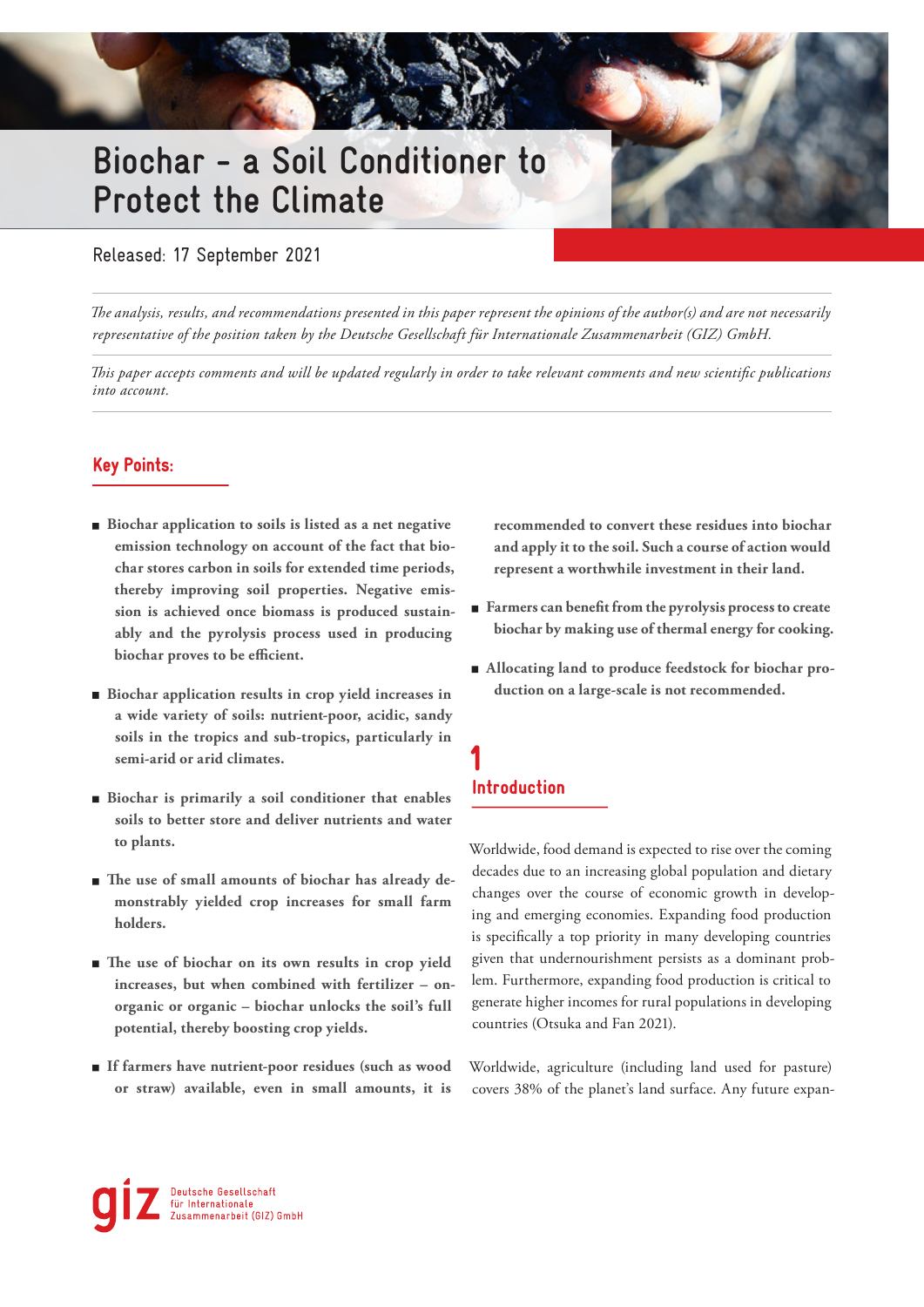sion of global agricultural land will be further limited due to competition with other land uses, such as forests and their associated purposes, as for example lands set aside for climate and biodiversity protection. As a response to this critical situation, sustainable intensification has been advocated in order to achieve the yield potential on those lands that currently produce yields below their full potential (Otsuka and Fan 2021).

Climate change is expected to impact agriculture on multiple fronts: through increased heat stress; a growing number of drought events, and a greater frequency in heavy rainfalls. While certain agricultural practices have contributed substantially to climate change, the agricultural sector also has the potential to help mitigate its detrimental impact. Agriculture, forestry, and other land uses contribute to approx. 23% of anthropogenic greenhouse gas emissions (Intergovernmental Panel on Climate Change (IPCC) 2019). The expansion of croplands and burgeoning deforestation have been major contributors to  $\mathrm{CO}_2$  emissions, considering that soil organic matter content generally decreases when forests are degraded or disappear. Soils under cropland generally have a lower soil organic carbon content than those soils under forest lands. Agriculture is the largest emitter of nitrous oxide  $(N_2O)$  and methane  $(CH_4)$ , accounting for half of global nitrous oxide and 44% of global methane emissions.  $\rm N_2O$  is mainly emitted as a result of the denitrification of fertilizer nitrogen, (both organic and inorganic), while  $CH<sub>4</sub>$ is primarily emitted by ruminants (chiefly cattle) and from rice paddies (IPCC 2019).

Carbon sequestration through good soil management is seen as one potential option to remove  $\mathrm{CO}_2^{}$  from the atmosphere in order to help achieve the 1.5°C goal and to balance out future unavoidable greenhouse gas emissions (Amelung et al. 2020). Applying biochar to soils has been recognized both as one of those soil management practices that can sequester carbon (Amelung et al. 2020) and also as a net negative emission technology or carbon dioxide removal method (MCC 2016, Smith 2016, IPCC 2019, 2021, Njenga et al. 2021, Otsuka and Fan 2021), given that biochar stores carbon in soils for extended periods (cf. sources in Section 6), while also improving soil properties in a number of soil types (cf. sources in Section 3), particularly in nutrient-poor, acidic, and sandy soils in the tropics and sub-tropics. Biochar's beneficial impact on soils has been well-known for some time (Lefroy 1883).

Worldwide, the mitigation potential through biochar application is estimated at between 0.03 and 6.6 Gt  $CO_{2eq}/$ year, with a median of 0.9 Gt  $CO_{2eq}/year$  (IPCC 2019),

which is slightly more than Germany's annual greenhouse gas emissions of 0.8 Gt  $CO_{2eq}/year$  (Umweltbundesamt 2021). Extensive land areas are needed in order to unlock a global mitigation potential of 6.6 Gt  $CO_{2eq}/year$ ; this could represent up to 20% of the planet's entire croplands (IPCC 2019).

Finally, applying biochar to soils is a non-reversable process. Any decision regarding biochar's use thus needs careful consideration in order to avoid any harmful ramifications with potentially detrimental long-term impact on soils, crops, and livelihoods.

Against this backdrop and counter arguments, this paper will compile knowledge on biochar application on soils, including its production, in order to deliver recommendations for those actors working in the field of development cooperation. This paper will also present conclusions about where and how to support biochar application, where to refrain from it, as well as identify those research questions that still need to be addressed.

The knowledge and expertise brought together and compiled for this synthesis paper devoted to biochar was primarily taken from internationally published and peer-reviewed metastudies and reviews. Literature from a limited number of field and case studies, also internationally published and peerreviewed, has also been included in order to underpin other aspects not well covered by meta-studies, such as the longterm ramifications of biochar usage and specific case studies.

Reviews and meta-studies have presented findings from a great number of single experimental studies. The reviews compile those results in a more descriptive way, while the meta-studies tend to calculate averages and subject single data to statistical analyses. Yet, there's still a notable lack of experimental studies that have observed how biochar impacts soils and crops for more than three successive years. The vast majority of studies cover less than one year following the initial application of biochar, as discussed by Gao et al (2020). Furthermore, there are somewhat significant differences between lab, pot, and field studies with regard to how applying biochar impacts soils and crops (Jeffery et al. 2011, He et al. 2016, Gao et al. 2020).

To date, the only long-term field trials to be found in internationally published and peer-reviewed papers are Güerena et al. (2016), which covered a period spanning seven years, and Kätterer et al. (2019), which reported on its application over fourteen years. Findings from the meta-studies might thus stress short-term impact over long-term effects.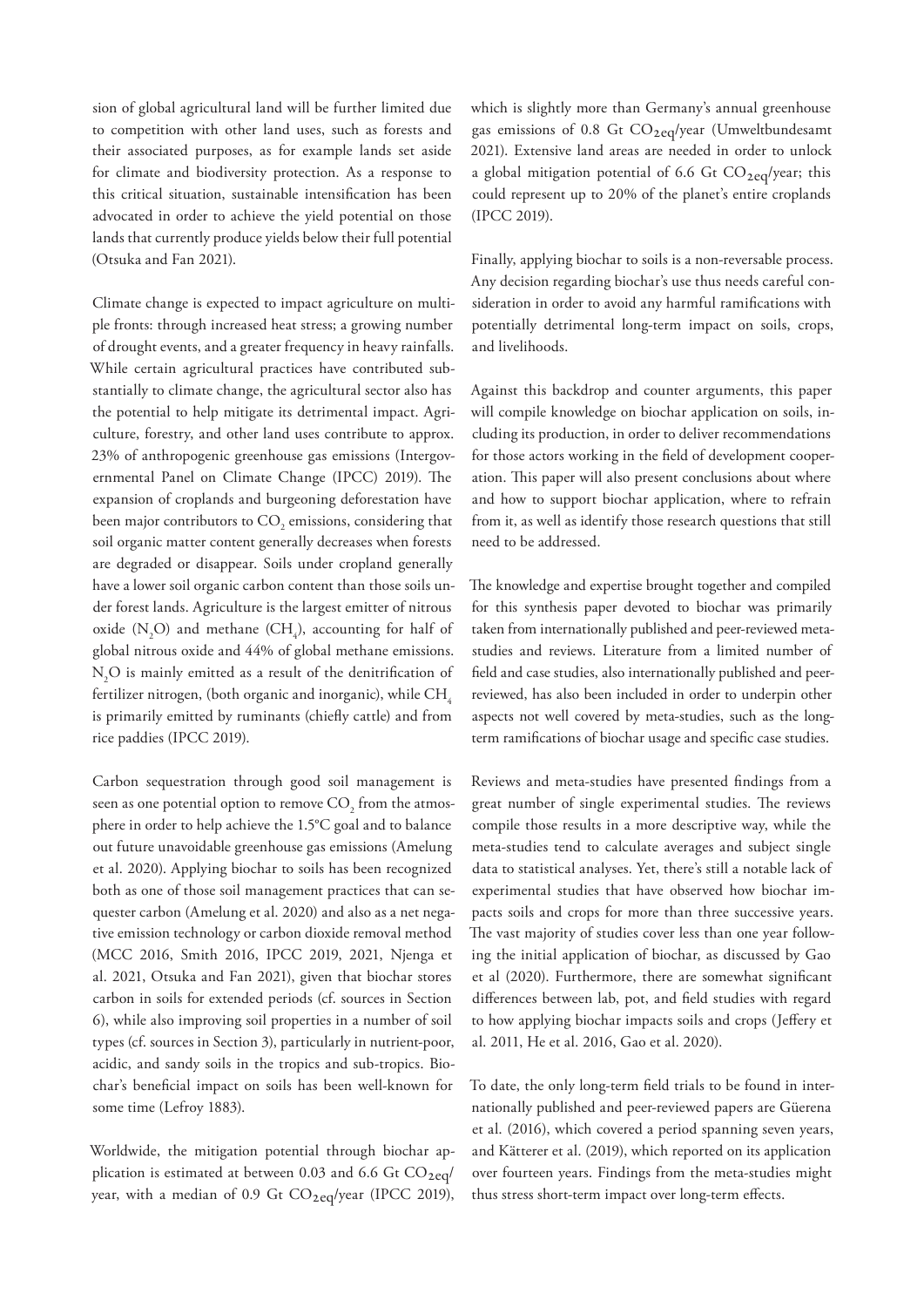# 2 What is biochar?

Biochar and charcoal are both constituted from charred organic matter, which means the matter in question has been subjected to pyrolysis. Their intended uses differ, however: Biochar is charred for the purpose of applying it to soils in order to improve soil properties, whereas charcoal is produced in order to use it as an energy source. Technically, charcoal could be used as a soil supplement with similar outcomes as would be derived from using substances labelled biochar (Verheijen et al. 2009). Given that biochar is used on soils primarily in order to improve agricultural practices, it has to meet certain quality standards, which are stipulated in, for example, the European Biochar Certificate (EBC 2020).

The pyrolysis process is the thermal decomposition of organic matter in the absence of oxygen, or in an oxygen-poor environment (Verheijen et al. 2009). Pyrolysis can be executed in a wide range of settings; from small stoves in single households (Njenga et al. 2016) all the way to large communal or industrial devices. Over the course of biochar production, pyrolysis yields energy that can be combined with energy consuming activities such as cooking on small stoves in households, or generating electricity by larger devices.

Combining certain feedstocks (plant-based organic matter), pyrolysis temperature, pyrolysis duration, and possibly physical and chemical activation will enable the production of a broad spectrum of biochar types, as well as oil and gas as by-products, as reviewed by Cha et al. (2016) and by Kwon et al. (2020), ranging from absorbents of environmental pollutants and soil amendments to catalysts. This paper will primarily focus on biochar as a viable soil amendment for agricultural purposes and for climate protection in the context of development cooperation.

The first condition for biochar production and its application to soils is that biomass must be available as feedstock. Biochar production might thus potentially compete with other uses of a given amount of biomass. In agricultural settings, the most common feedstocks are wood, crop residues, and animal manure. In order to avoid that the sourcing for biochar feedstocks might encourage unsustainable biomass removal, the European Biochar Certificate guidelines stipulate that forest wood and primary agricultural products come from sustainable production (such as FSC certified forestry) and preserve soil carbon (EBC 2020).

In many developing countries, the biochar production technologies are similar to those used in producing charcoal. Unsustainable biomass production and inefficient pyrolysis processes have been contributing to climate change.

### 3 Biochar's impact on soils and crops

Multiple meta-studies have shown that yields have increased significantly worldwide after biochar application to soils across a comprehensive range of crops, vegetables, soil types, climates, biochar properties, and soil management (Table 1). The IPCC (2019) estimated an average increase in crop yield of 25% in tropical regions, consistent with the range indicated in the meta-studies listed below in Table 1. IPCC (2019) states that biochar application improves a number of soil properties and helps to augment crop yields particularly on highly weathered soils, and attributes medium confidence to those finding listed in the IPCC report.

*Table 1: Yield increases [% relative to control] and 95% confidence interval revealed by meta-studies. The yield increases are grand means, i.e., all the data from a given meta-study across crop, soil type, climate, biochar properties, and soil management pooled together.*

| Yield<br>increase<br>[%] | $95%$ con-<br>fidence<br>interval<br>[%] | Number of sin-<br>gle data points<br>and/or studies<br>included | <b>Source</b>                     |
|--------------------------|------------------------------------------|-----------------------------------------------------------------|-----------------------------------|
| 10                       | $7 - 13$                                 | 782 data<br>points                                              | Jeffery et al.<br>2011            |
| 18                       | $6 - 30$                                 | 30 studies                                                      | Biedermann<br>and Harpole<br>2013 |
| 13                       | $10 - 16$                                | 1125 data<br>points from<br>109 studies                         | Jeffery et al.<br>2017            |
| 28.7                     | $19 - 40.5$                              | $150$ data<br>points from<br>23 studies                         | Ye et al.<br>2019                 |
| 16                       | $14 - 18$                                | 1254 data<br>points from<br>153 studies                         | Dai et al.<br>2020                |
| 21                       | $16 - 26$                                | 93 data<br>points                                               | Zhang et al.<br>2020              |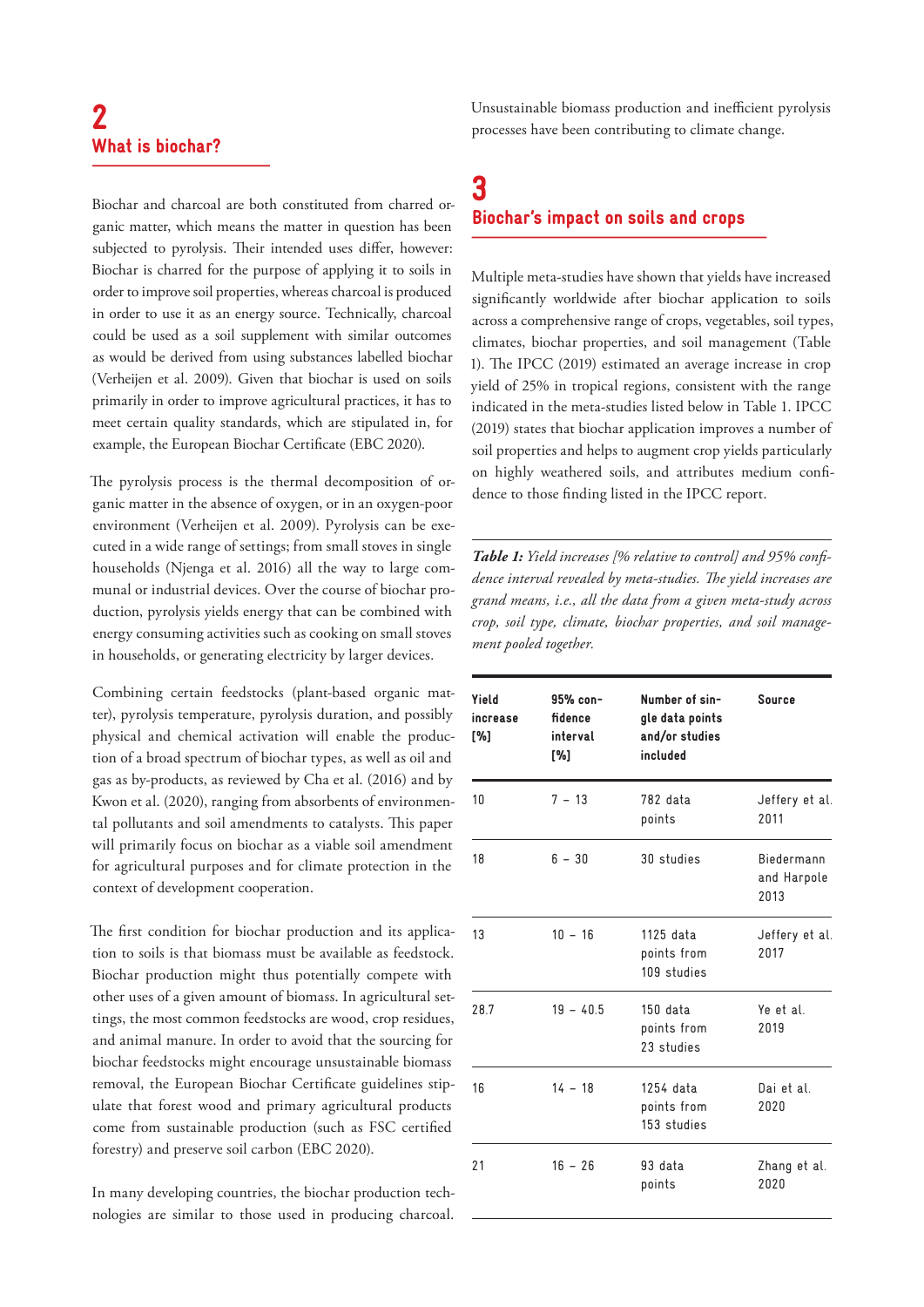In tropical regions, crop yield increases are far more pronounced than in temperate climates, as shown by the meta-studies undertaken by Jeffery et al. (2017) and Ye et al. (2019), which list crop yield increases pooled across tropical regions of 25% and 40%, respectively. For temperate climates, Jeffery et al. (2017) noted a slight reduction in crop yields, while Ye et al. (2019) found an increase of 20%. This is underlined by Biedermann and Harpole (2013), who showed that above-ground biomass production increases in the tropics (relative to control plots), but reduces and turns partly negative when moving to temperate climates. These findings are in line with those articulated by the IPCC (2019). In a field study undertaken in Germany, Haider et al. (2017) did not find any evidence of a crop yield increase after biochar application.

Differentiated by soil properties, biochar application shows its greatest impact on crop yield increases in coarse textured, highly-weathered, nutrient-poor, and acid soils, as illustrated in Figure 1 (Jeffery et al. 2011, Jeffery et al. 2017, Ye et al. 2019). Biochar application results in the doubling of crop yields on sandy textured soils, whereas there is a crop increase of merely 20-40% on fine-textured (loam to clay) soils (Ye et al. 2019). With regard to soil acidity, biochar's impact on crop yield increases the lower the soil pH (Jeffery et al. 2017, Ye et al. 2019). As outlined above, crop yield increases were found across a wide range of biochar application dosages, including the more realistic lower dosages of 1 t/ha to 10 t/ha, as illustrated by a meta-study undertaken by Jeffrey et al. (2011), whereby application rates of 100 t/ ha averaged in a crop yield increase of approximately 40%, while 135 t/ha averaged in an increase of approximately 25%, and an application rate of 10 t/ha resulted in an average of approximately 10% increase. The data compiled by Ye et al. (2019) showed a decreasing crop yield response, with biochar application rates increasing from <5 t/ha to 20 t/ ha (Figure 1). Applying biochar by itself showed a much weaker response on crop yields (approximately 10% yield increase) compared with a biochar application followed by application of inorganic fertilizer (approximately 50% yield increase) (Figure 1). This clearly indicates that biochar is not a replacement for fertilizer; when biochar is charged with fertilizer, better yield results are obtained. Please note that these numbers represent averages over a wide range of different crops and field sites.

Differentiated by major crops in the tropics and subtropics, maize yields respond most favorably to biochar application, while rice yields showed a weak and somewhat insignificant response to biochar addition, as listed in Table 2 and shown in Figure 1. Conversely, Agegnehu et al. (2017) showed a

higher crop yield increase following biochar application to soils when compared to the use of fertilizer alone.

The maize and soybean yield increases of 117% and 43%, respectively (Table 2), are averages over ten years, achieved after an initial biochar application of 100 t/ha combined with annual N-P-K-fertilizer application in a field trial in Kenya (Kätterer et al. 2019). Another field trial in Kenya, (Mahmoud et al. 2019) found an increase in maize yields by 31% in the first year and by 47% in the second (Table 2) after an initial biochar application of 2.8 t/ha on aver-

*Figure 1: Impact of biochar application on crop yields in soils with different pH, soil types, climatic conditions, feedstocks, pyrolysis temperatures, and fertilizer treatment following Ye et al. (2019). CEC: cation exchange capacity; BC: biochar: BC+IF: biochar followed by inorganic fertilizer application. Dots indicate the level of impact in % relative to respective control trials. Bars indicate the 95% confidence interval. Where the left side of the error bar intersects the dotted line (zero % effect), no significant yield increase has been observed.* 

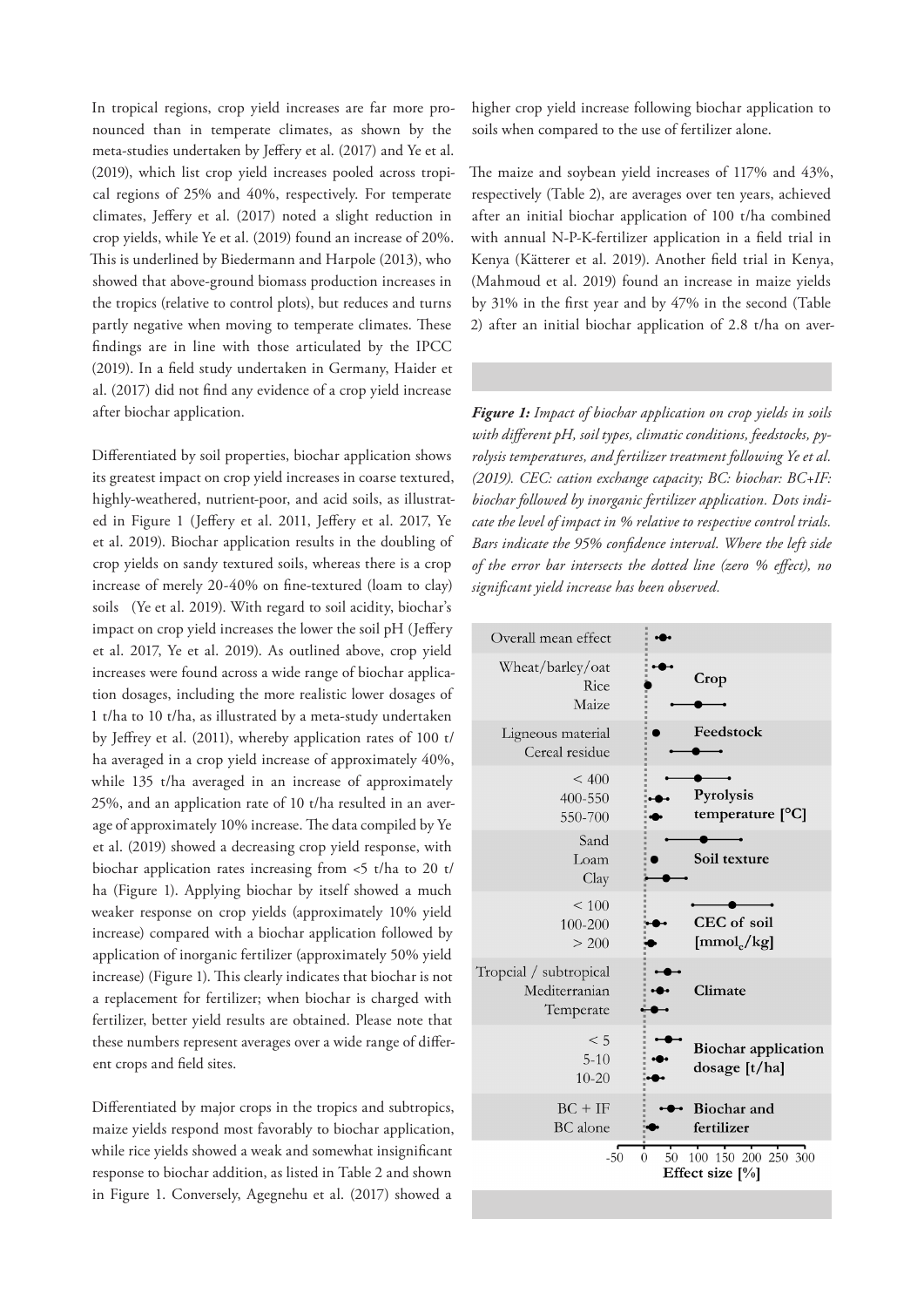age. In this study based upon on-farm trials, farmers applied between 1 t and 10 t biochar per ha; a strong correlation was found between the amount of biochar applied and crop yield response.

Furthermore, biochar application improved yields in a variety of vegetables: radish yields increased by more than 20% (meta-study by Jeffery et al. (2011)), as did cabbage and kohlrabi yields by 60% and 62%, respectively, in on-farm field trials in Bangladesh (Sutradhar et al. 2021).

Such positive responses in crop yields are the result of the impact that biochar exerts on the soil's physical and chemical properties. Biochar has a considerable inner surface area, a feature that enables it to absorb copious amounts of water as well as plant nutrients. Its ability to absorb thus improves

the soil's water-holding capacity and increases the amount of water available to plants, notably in sandy soils, while its capacity to store boosts the soils' ability to absorb plant nutrients and make them available to plants. Biochar thus assumes the function of organic matter in the soil in terms of nutrient and water storage, thereby boosting its fertility.

Both the water holding capacity and the amount of water available to plants is substantially increased in coarsetextured (sandy) soils after biochar application. There is a much weaker response, however, in medium and specifically in fine-textured soils (Omondi et al. 2016, Blanco-Canqui 2017, Razzaghi et al. 2020). This partially explains the stronger response in crop yields following biochar application to sandy soils when compared with loamy, silty, and clay soils.

*Table 2: Yield increases [% relative to control] and 95% confidence interval of selected crops revealed by meta-studies and selected field studies. The yield increases represent grand means, i.e., all the compiled data from a given meta-study across crop, soil type, climate, biochar properties, and soil management.*

| Yield<br>increase [%] | 95% confidence<br>interval [%] | Number of single data points<br>and/or studies included | Source                      |
|-----------------------|--------------------------------|---------------------------------------------------------|-----------------------------|
|                       |                                | MAIZE                                                   |                             |
| 6                     | $-2 - 14$                      | 194 data points from 54 studies                         | Jeffery et al. 2011         |
| 90                    | $50 - 140$                     | 30 studies                                              | Ye et al. 2019              |
| 28                    |                                | 1 field study                                           | Farhangi-Abriza et al. 2021 |
| 117                   |                                | 1 field study                                           | Kätterer et al. 2019        |
| 31 and 47             |                                | 1 field study                                           | Mahmoud et al. 2019         |
|                       |                                | <b>SOYBEAN</b>                                          |                             |
| 13                    | $2 - 24$                       | 64 data points from 8 studies                           | Jeffery et al. 2011         |
| 43                    |                                | 1 field study                                           | Kätterer et al. 2019        |
|                       |                                | WHEAT                                                   |                             |
| 5                     | $-2 - 12$                      | 116 data points from 21 studies                         | Jeffery et al. 2011         |
| 30                    | $15 - 45$                      | 42 studies                                              | Ye et al. 2019              |
| 13                    |                                | 1 field study                                           | Farhangi-Abriza et al. 2021 |
|                       |                                | COWPEA                                                  |                             |
| 17                    | $-7 - 41$                      | 26 data points from 6 studies                           | Jeffery et al. 2011         |
|                       |                                | <b>RICE</b>                                             |                             |
| 4                     | $-7 - 15$                      | 125 data points from 39 studies                         | Jeffery et al. 2011         |
| 5                     | $-1 - 11$                      | 43 studies                                              | Ye et al. 2019              |
| 10                    | $5 - 15$                       | 70 studies                                              | Awad et al. 2018            |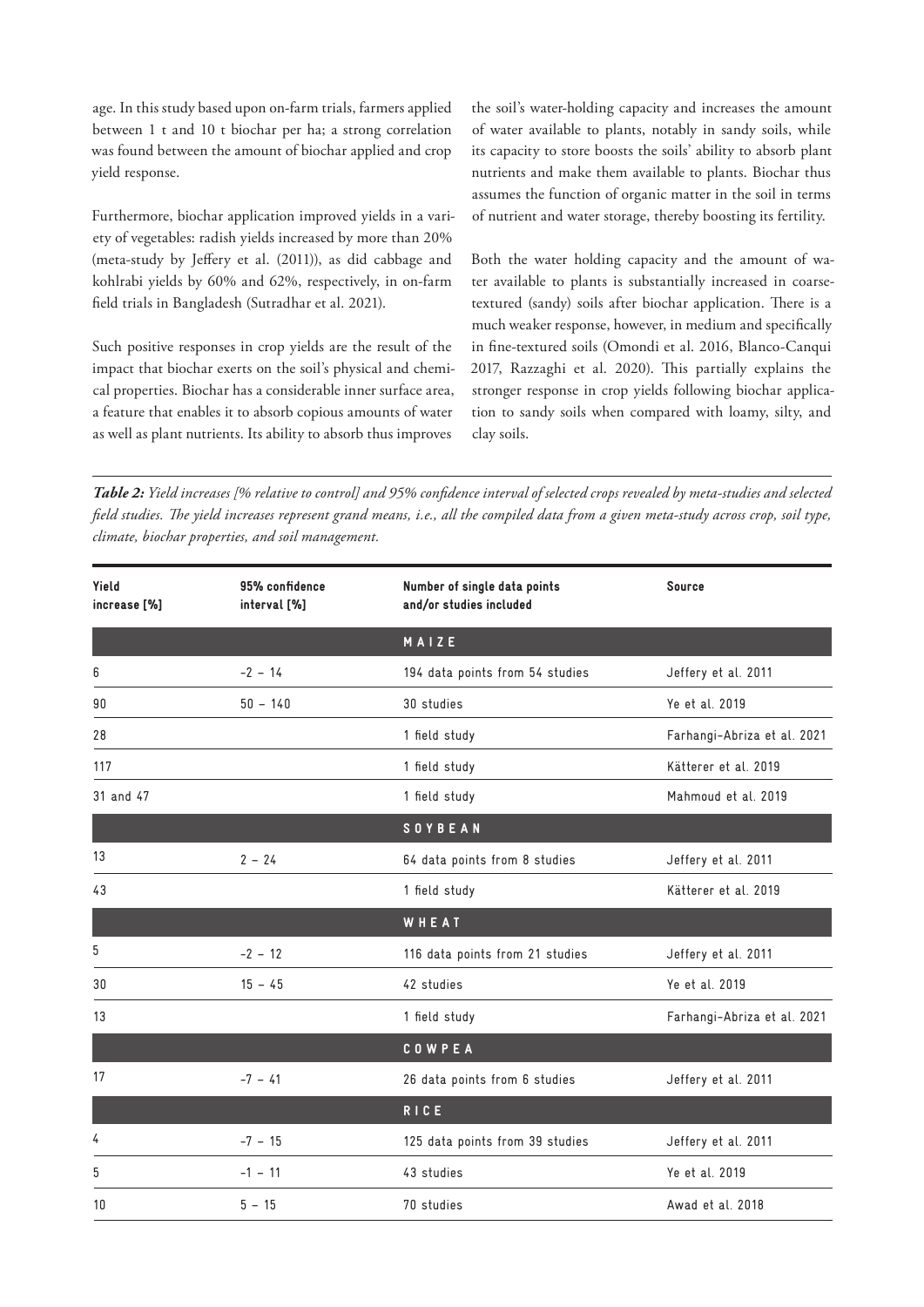Figure 2 shows a significant increase of 24.3% in water available to plant over the controls in coarse-textured soils. It also indicates that much lower and no significant increases were to be observed in medium and fine-textured soils, respectively (Omondi et al. 2016). These findings are consistent with the meta-analysis by Razzaghi et al. (2020), which revealed that plant available water significantly increased by 45% in coarse-textured soils, compared with increases of 21% and 14% in medium- and fine-textured soils, respectively, whereby those values represent averages over a range of biochar application dosages. Figure 2, however, shows a significant increase of plant available water of 10.6% at biochar application rates of below 20 t/ha. This increase of plant available water combined with crop yield responses frequently results in greater crop water use efficiency on account of biochar application (Gao et al. 2020).

Applying biochar to soils results in a reduction of the soil's bulk density while increasing its porosity (Omondi et al. 2016, Razzaghi et al. 2020) across different biochar applica-

*Figure 2: Changes in plant available water levels in soils following biochar application differentiated by soil texture, biochar production, and biochar application dosage (Omondi et al. 2016). Dots indicate the impact level in % relative to the respective control trials. Bars indicate the 95% confidence interval. Where the left side of the error bar intersects the dotted line (zero % effect), no significant yield increases were observed.* 



tion dosages. The increased porosity, in turn, make it easier for water to infiltrate the soil and for plant roots to penetrate greater soil areas in order to tap water and nutrients. This increased amount of plant available water is critical for rain-fed agriculture in climates with protracted dry seasons and irregular rainfall given that the soil is then able to deliver water more reliably and over more extensive timespans (Ding et al. 2016, Blanco-Canqui 2017).

Biochar generally boosts the soil's ability to retain nutrients and make them available to plants. This can be explained by the improved soil chemistry and, where nutrient rich biochar is applied, on account of the nutrients added along with the biochar application. The soil's chemical composition can be improved with the help of both nutrient-poor as well nutrient-rich biochar, resulting in what is referred to as a greater cation exchange capacity (CEC), increased soil pH, and chemical bonds between biochar and soil minerals (Spokas et al. 2012, Jindo et al. 2020). In practical terms, this improved soil chemistry means that biochar produced from wood or crop residues will enable soils to make better use of plant nutrients derived from either chemical or organic fertilizers. Hence, biochar produced from wood or crop residues is a soil conditioner, though it is not a fertilizer. In itself, Biochar has a high CEC, fostered by its large surface area. When biochar is applied to soils, it increases the soils' CEC, which, in turn, improves the soils' ability to absorb ammonium, potassium, calcium, magnesium and other cations, retaining them as plant available nutrients (Spokas et al. 2012, Nguyen et al. 2017). This impact explains the strong response in crop yields after biochar application in those soils that often have a low CEC, such as sandy and many tropical soils.

Considering its ash content, biochar generally has a high pH; this will help boost soil pH after biochar application. This soil pH increase, the so-called liming effect, translates most strongly into crop yield increase on acidic soils. This liming effect improves environmental conditions for the crops' and plants' root systems due to the fact that it reduces aluminum toxicity and phosphorus fixation, notably in acidic tropical soils, and contributes to increasing the CEC in soils, given that clay minerals and native soil organic matter gain more exchange places for cations (Biedermann and Harpole 2013, Jindo et al. 2020). Thanks to an increase in the soil pH, biochar application often translates into an increase of legumes' biological nitrogen fixation (Nguyen et al. 2017, Liu et al. 2018, Jindo et al. 2020).

Applying biochar enhances the availability of phosphorus to plants (Gao et al. 2019, Glaser and Lehr 2019); this is helpful for those tropical soils suffering from a high degree of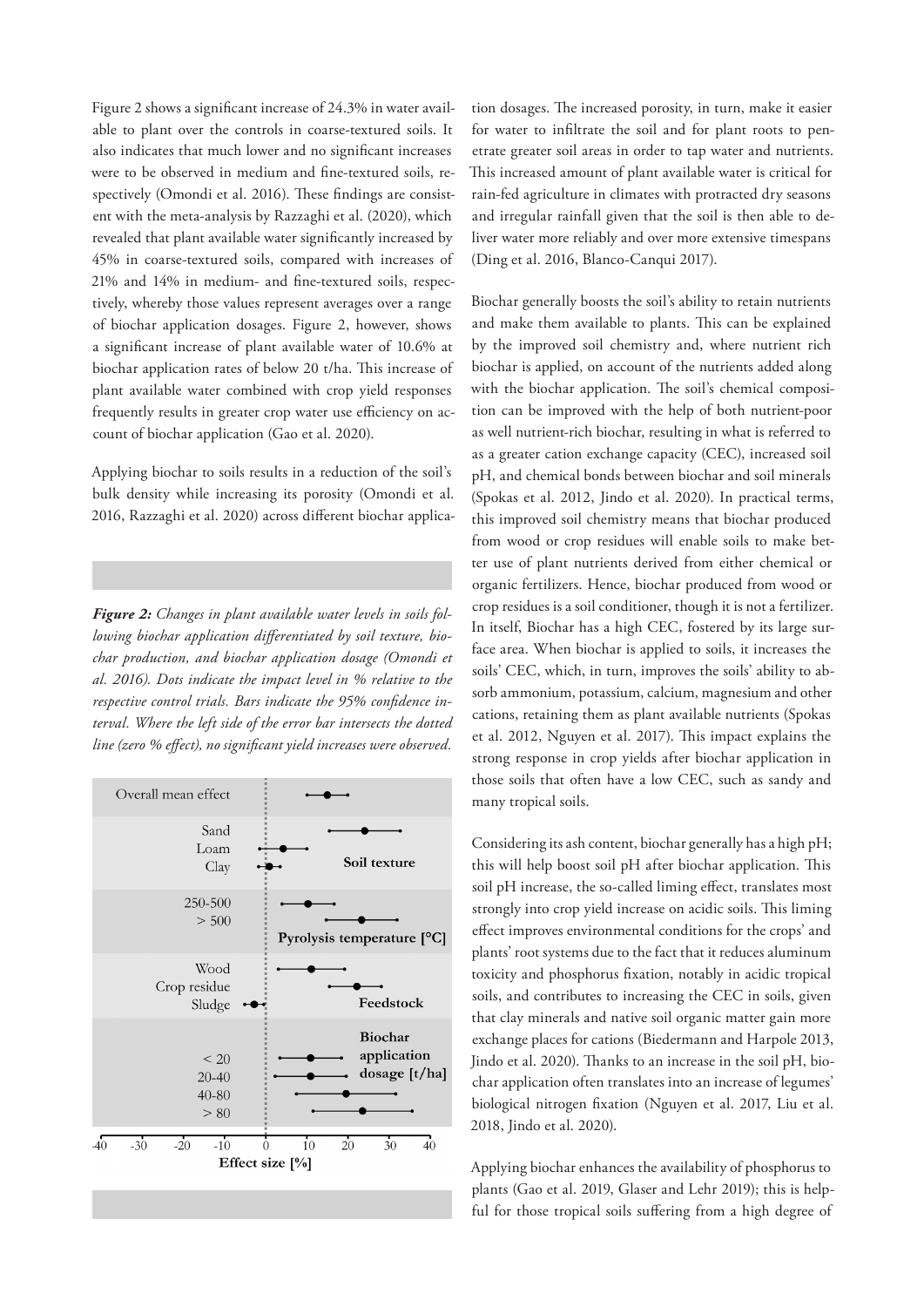phosphorus fixation. Some of biochar's organic matter binds with aluminum and iron ions, thus blocking the phosphorus fixation sites in such soils (Jindo et al. 2020). Under reduced conditions (i.e. the absence of oxygen) in submerged rice paddies, soil pH is generally high and phosphorus availability improved given that iron oxides are reduced and thereby partly dissolved, a process that sets the phosphates free. The relative impact of biochar application to soils is thus less pronounced in rice paddies when compared with dry upland soils (Ye et al. 2019).

Finally, biochar reduces nitrate leaching, because it offers absorption places for nitrate. Furthermore, the enhanced water holding capacity reduces water infiltration below the soil profile (Borchard et al. 2019, Jindo et al. 2020). In coarse-textured soils, nitrate leaching is reduced by 25-30% (Borchard et al. 2019).

### 4 Biochar production and its impact on soils and crops

Depending on the type of feedstock used and pyrolysis temperature, biochar contains varying amounts of nutrients, as will be explained below. This particularly applies to potassium and phosphorus (Biedermann and Harpole 2013, Jindo et al. 2020). As a general rule, biochar produced from wood or straw will have a lower nutrient content than biochar derived from nutrient-rich feedstocks such as animal manure or organic urban waste. Hence, as indicated by Glaser and Lehr (2019), biochar from wood shows little effect on phosphorus availability (1.5 times increase), while biochar from crop residues resulted in a 3.5 times increase of phosphorus availability, and biochar derived from animal waste increased phosphorus availability 6.5 times. At the same time, however, after applying biochar, particularly a nutrient-rich variant thereof, the amount of available nitrogen – as ammonium (NH<sub>4</sub>+) and as nitrate (NO<sub>3</sub>-) – is significantly reduced by approximately 5% and 15%, respectively (Liu et al. 2018), notably in sandy and acidic soils (Gao et al. 2019). This can be explained by the fact that phosphorus introduced into soils by such nutrient-rich biochar triggers the growth of soil bacteria, which, while growing, absorb ambient nitrogen and thus remove it from the pool of plant available nitrogen. However, nutrient-rich biochar results in higher crop yield increases than nutrient-poor types, as revealed by meta-analyses listed in Table 3. It has to be noted, however, that those meta-analyses do not include long-term studies of the impact to soils after biochar has been applied and therefore only reflect its short-term impact.

### Gasifier stoves and biochar application on farms in Kenya

BOX 1

In Kenya, on-farm experiments have tested the use of locally manufactured gasifier stoves that produce biochar. These biochar-producing stoves run on pyrolysis of wood or other farm residues and make use of the pyrolysis' process excess energy for cooking purposes in households. These gasifiers can produce char when used for cooking; this can either serve as another energy source or be applied to the farmers' lands as a soil amendment (Njenga et al. 2017, Gitau et al. 2019, Sundberg et al. 2020b, Njenga et al. 2021). Compared with the widely used three-stone open fire, the use of these gasifiers has reduced the demand for wood fuel by 32% when domestically produced char was used as charcoal to provide energy. If that charcoal was used as biochar and applied to soils, the demand for fuel wood dropped by 18% compared with the three-stone open fire (Gitau et al. 2019). Thus, the pressure on woodlands and forests has been reduced, given that households can reduce their consumption of wood fuel and commercially produced charcoal, which is a major factor behind Kenya's woodland and forest degradation (Ndegwa et al. 2020). Most households appraised the use of gasifier stoves in a positive way, primarily because it cooks faster and causes less air pollution indoors. It also uses less fuel, a reality that lightened women's workload substantially. On the other hand, the stoves were negatively perceived on account of the fact that feedstock, mostly wood, had to be cut into small pieces approximately 20 cm long (Mahmoud et al. 2021).

Maize yields increased significantly on all farms on those field plots where homemade biochar was applied. Yields increased from an average of 0.9 t/ha without biochar application to approximately 2 t/ha with biochar application rates of 1-2 t/ha and approximately 5 t/ha with biochar application rates of 10 t/ha (Sundberg et al. 2020b). Feedstocks consisted primarily of branches from farmhold trees that had been pruned. Farmers can administer 0.1 ha to 0.15 ha per year with an amount of homemade biochar equivalent to an application rate of 2 t/ha. Given that the soil amendment effect on soils persists over long periods, small holders are able to upgrade their land year upon year. Even minute quantities of biochar can impact crop yields: farmers are thus advised to use even such small quantities and thereby to gradually improve their farm's soil. At some point in the future, higher crop yields will enable farmers to plant more trees, either to diversify farm income or to collect more feedstock from those trees. Greenhouse gas emissions per household dropped from 19  $t$  CO<sub>2e0</sub>/year when using the three-stone open fire to less than 3 t  $CO<sub>2ea</sub>/year$ , when using the gasifier and applying homemade biochar to the soil.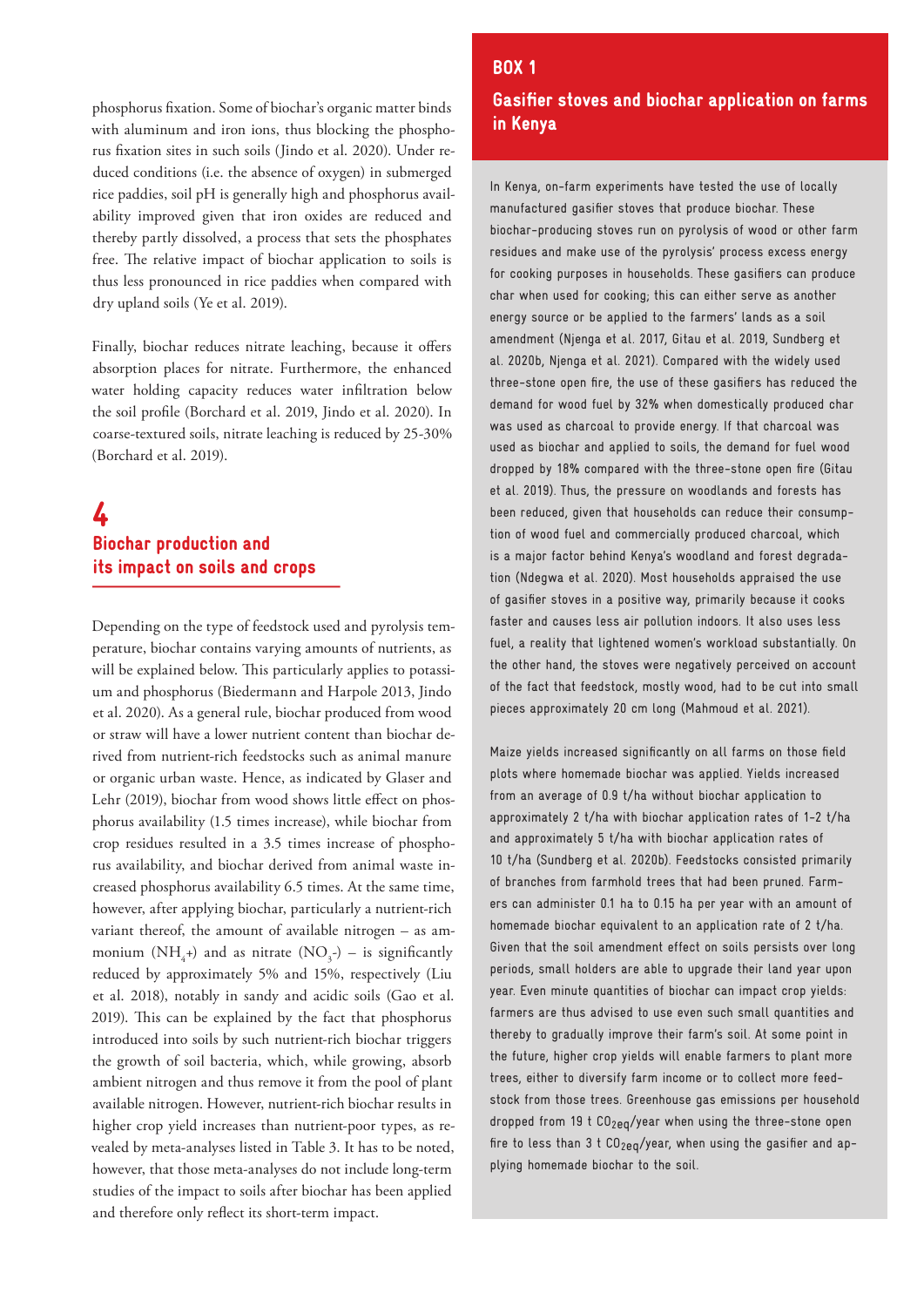*Table 3: Biochar properties depending on type of feedstock*

#### Feedstock

|                          | Impact of feedstock on crop<br>yield in % compared with control<br>without biochar (across all climate<br>types) (Jeffery et al. 2011)          |
|--------------------------|-------------------------------------------------------------------------------------------------------------------------------------------------|
| Wood<br>.                | 7                                                                                                                                               |
| Poultry litter           | 22 to 26                                                                                                                                        |
| Biosolids                | $-26$                                                                                                                                           |
|                          | Impact of feedstock on crop yields<br>in % compared with control<br>without biochar only in tropical<br>climate (Jeffery et al. 2017)           |
| Nutrient-poor feedstocks | 18                                                                                                                                              |
| Nutrient-rich feedstocks | 70                                                                                                                                              |
|                          | Impact of feedstock on crop yields<br>in % compared with control without<br>biochar (only for trials shorter<br>than one year) (Ye et al. 2019) |
| Ligneous material        | 15                                                                                                                                              |
| Cereal residues          | 90                                                                                                                                              |
|                          | Impact of feedstock on plant avail-<br>able water in % compared with<br>control without biochar (Omondi et<br>al. 2016)                         |
| Wood<br>.                | 12                                                                                                                                              |
| Crop residues            | 25                                                                                                                                              |
| Sludges                  |                                                                                                                                                 |

### Making use of residual and waste biomass by converting them into biochar

BOX 2

In India, huge amounts of crop residues are burnt each year. In 2019, the total amount equaled 48 million tons of crop residues from maize, rice, sugarcane, and wheat, which nearly equals the entire crop residues burnt across the African continent. (http:// www.fao.org/faostat/en/#data/GB). This practice releases vast quantities of greenhouse gases into the atmosphere, thereby contributing to air pollution over large Indian cities such as the capital Delhi. Attempts have been made to use this huge amount of currently unused biomass in order to produce bioenergy. Combined production of biochar and energy is also being piloted by a number of governmental and non-governmental actors across India, as for example currently by CIFOR-ICRAF in cooperation with the Indian Institute of Soil Sciences and various NGO partners. In conjunction with local farmers, these NGOs have been experimenting with biochar production and its application and have achieved crop yield increases, while sequestering carbon in soils. In an Indian context, where proper disposal of residues and waste biomass from the agricultural sector and from the urban conglomerations pose significant problems, conversion of these bioresources into biochar offers a solution both for resource recovery and efficient waste management. Emissions from burning residues and waste biomass is thus avoided, while soils can be improved and carbon can be sequestered.

Once biomass is subjected to pyrolysis, a typical chain of decomposition reactions of the biomass compounds unfolds, along with a corresponding increase in pyrolysis temperature. First, cellulose and hemi-cellulose start to decompose (at temperatures of 100-300°C), followed by lignin (at temperatures of 300-500°C) (Hassan et al. 2020). During these processes, oxygen (O2), hydrogen (H2), nitrogen (N2), and part of the carbon from the initial biomass feedstock are emitted, whereby carbon is primarily emitted as  $CO<sub>2</sub>$  and methane. Depending on the device used, methane and hydrogen combust during the pyrolysis process, which keeps it running. Part of the methane and hydrogen can be recovered as raw material in order to generate electricity. As the pyrolysis temperature increases, the carbon that remains as biochar from carbon rich structures is increasingly arranged in benzene polymers (Hassan et al. 2020). These benzene polymers render biochar recalcitrant against decomposition in soils (Spokas et al. 2012). This turns biochar derived from high pyrolysis temperatures of more than 600-700°C into a carbon stock with a long-term presence in soils (this biochar's half-life value is approximately a 1000 years), as reviewed by Li et al. (2019).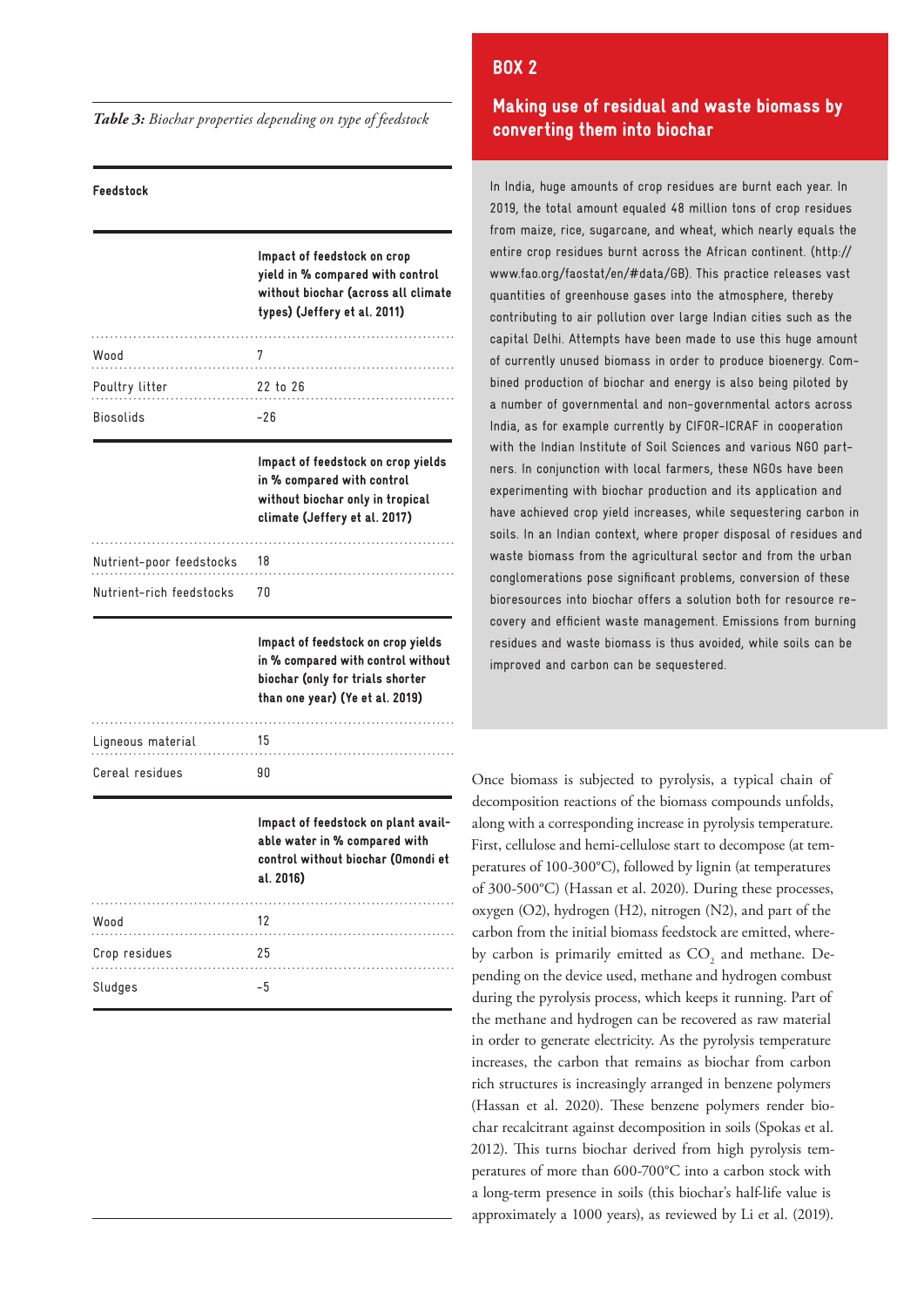Yields from biochar production depend on pyrolysis temperature; they decrease with increasing pyrolysis temperature (Li et al. 2019), as shown in Table 4.

With increasing pyrolysis temperatures, nitrogen initially valorizes, already at temperatures of 300°C. This is followed by hydrogen and oxygen valorizing, while carbon remains in the resulting biochar. Biochar produced at temperatures of below 300°C thus has a carbon content of approximately 60% and an oxygen content of approximately 40%, whereas biochar produced at 400°C has a carbon content of 60-80% and an oxygen content of approximately 20%. In biochar produced with a pyrolysis temperature of more than 800°C, carbon content reaches 90-95%. Furthermore, phosphorus and metals such as potassium, calcium, and magnesium remain in the biochar at increasing pyrolysis temperature as well (Hassan et al. 2020). These changes in element contents, chemical and physical structures, and increasing pyrolysis temperatures result in higher ash contents, higher pH values, and a higher inner surface area of biochar. After applying biochar derived from higher pyrolysis temperatures (Table 1), this higher inner surface area is in line with overall improved soil physical properties such as plant available water. Conversely, biochar's cation exchange capacity decreases with increasing pyrolysis temperature, because the negatively charged exchange places containing oxygen are destroyed as a result of increasing pyrolysis temperatures (Nguyen et al. 2017).

Finally, increasing pyrolysis temperatures produce biochar that reduces nitrous oxides ( $N_2$ O) emissions more efficiently, from -25% at <460°C to -45% at >780°C (Borchard et al. 2019).

The impact on phosphorus availability decreases with increasing pyrolysis temperature (Gao et al. 2019, Glaser and Lehr 2019). This can be is explained by how the phosphorus contained in feedstocks is converted into more stable phosphorus minerals at higher pyrolysis temperatures; those phosphorus minerals are less readily available to plants (Jindo et al. 2020). Furthermore, with higher pyrolysis temperature, biochar's potassium content increases, while, on the other hand, nitrogen is lost from the biochar at pyrolysis temperatures approx. 400°C, as reviewed by (Gao et al. 2019).

As a feedstock, crop residues yield biochar that increases plant available water in soils more so than biochar produced from wood. Biochar derived from sludges, on the other hand, reduces the plant available water content in soils. Biochar produced at pyrolysis temperatures of more than 500°C increases the plant available water content more than biochar from pyrolysis temperatures of below 500°C

>500

25

*Table 4: Biochar properties depending on pyrolysis temperature.*

| Pyrolysis        |  |
|------------------|--|
| temperature [°C] |  |

|          | Approximate biochar yield in % of initial<br>feedstock mass, average across all feed-<br>stocks (Li et al. 2019)                                                                                                                  |
|----------|-----------------------------------------------------------------------------------------------------------------------------------------------------------------------------------------------------------------------------------|
| 300<br>. | 60                                                                                                                                                                                                                                |
| 500      | 40<br>. <b>.</b>                                                                                                                                                                                                                  |
| 800      | 30                                                                                                                                                                                                                                |
|          | Approximate carbon content of biochar<br>produced from herbaceous material such<br>as crop residues in % of biochar mass<br>(Li et al. 2019)                                                                                      |
| 300      | 60                                                                                                                                                                                                                                |
| 500      | 75                                                                                                                                                                                                                                |
| 800      | 90                                                                                                                                                                                                                                |
|          | Approximate carbon in biochar produced<br>from herbaceous material such as crop<br>residues in % of initial feedstock mass,<br>calculated after Li et al. (2019)                                                                  |
| 300      | 36                                                                                                                                                                                                                                |
| 500      | 30                                                                                                                                                                                                                                |
| 800      | 27                                                                                                                                                                                                                                |
|          | Impact of pyrolysis temperature on crop<br>yields, in % compared with control<br>without biochar (Ye et al 2019)<br>note: these represent short-term ef-<br>fects from studies of less than one<br>year after biochar application |
| < 400    | 95                                                                                                                                                                                                                                |
| 400-550  | 25                                                                                                                                                                                                                                |
| 550-700  | 15                                                                                                                                                                                                                                |
|          | Impact of pyrolysis temperature on plant<br>available water in % compared with con-<br>trol without biochar (Omondi et al. 2016)                                                                                                  |
| 250-500  | 10                                                                                                                                                                                                                                |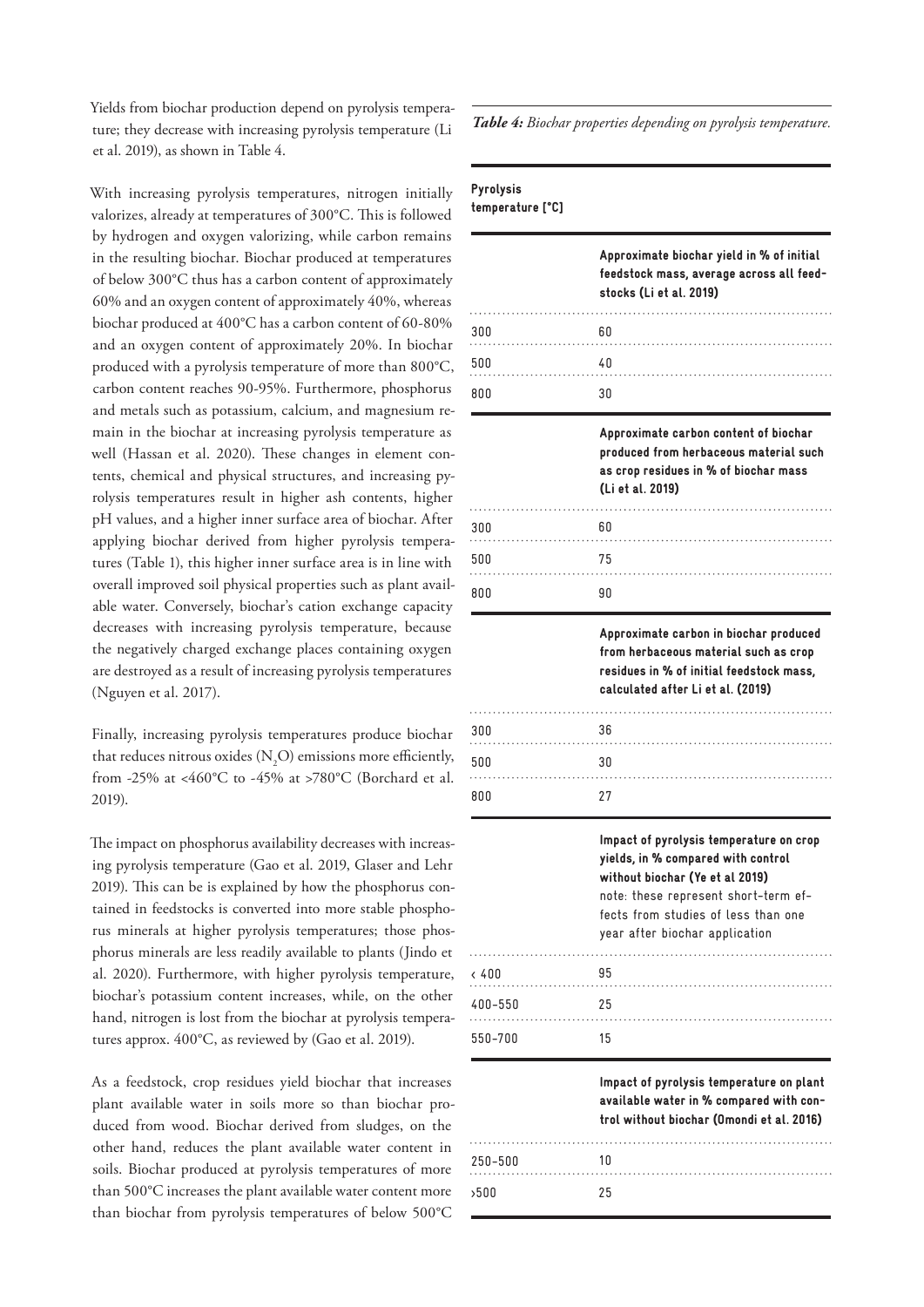(Figure 2). Blanco-Canqui (2017), however, did not find a consistent relationship between pyrolysis temperature and plant available water or its water holding capacity.

With regard to pyrolysis temperature, there is an overall trade-off between a higher CEC and a higher nitrogen content at lower pyrolysis temperatures as against improving the soil's physical properties and increasing recalcitrance as pyrolysis temperatures rise.

At the fairly regular pyrolysis temperatures of 300-600°C, dioxines are formed, if chloride is present. Biomass from saline soils subjected to biochar production thus bears the risk of emitting dioxins in amounts above environmental thresholds (Wiedner et al. 2013). If feedstocks contaminated with heavy metals are used, these pollutants remain in the resulting biochar. If potentially contaminated waste material such as urban waste is used, the resulting biochar needs to be thoroughly analyzed in order to avoid contaminating the targeted soils (Verheijen et al. 2009).

As a general rule, fine dust particles can be emitted at any pyrolysis temperature; hence, care must be taken to avoid such emissions.

## 5 Biochar application to soils – diverse management options

Biochar is applied to soils by mixing it into the topsoil down to a depth of 5 cm (e.g. Major et al. 2010) to 20 cm (e.g., Kätterer et al. 2019). Before applying biochar, it is crushed into small pieces of between 20 mm and even down to 1 mm or smaller (Kimetu et al. 2008). Across the various field studies, the amount of biochar applied ranged from 0.5 t/ ha to over 100 t/ha in tropical and subtropical regions, as reviewed by Glaser et al. (2002). Recent field trials on farms in Kenya used application dosages of between 1 t/ha and 10 t/ha in order to operate in a range of biomass that is realistically available to farmers for biochar production (Sundberg et al. 2020b), as illustrated in box 1 (Njenga et al. 2021). The meta-study carried out by Ye et al. (2019) focused on application dosages below 20 t/ha; they did not find any increase in crop yields with a dosage beyond 5 t/ha within one year of the biochar being mixed into the soil.

As a general rule, biochar is applied evenly over a given field plot. In recent field trials, however, farmers have been applying biochar only to the seeding rows (in the case of maize) or around planting holes (in the case of vegetables such as

cabbage) in order to reduce the amount of biochar needed (Sutradhar et al. 2021).

Applying pure biochar to soils results in lower crop yield increases compared with a combined application of biochar and fertilizer or the use of so-called charged biochar. The meta-study carried out by Ye et al. (2019) across different climate types, soil types, and crops, and Kätterer et al.'s (2019) long-term study in Kenya have revealed that, depending on farming practices, an application of chemical fertilizer compared with a control trial had a similar impact on crop yields, as did the application of pure biochar. When biochar and chemical fertilizer were applied together, crop yields increased significantly, if compared with treating the soil only with fertilizer or only with biochar. Similar results were shown by Kimetu et al. (2008), Major et al. (2010), Haider et al. (2017) and Kätterer et al. (2019). This can be explained by the fact that by itself biochar only improves the soil's physical properties, particularly in that it increases its water retention capacity and plant available water (Omondi et al. 2016, Gao et al. 2020, Razzaghi et al. 2020), all of which help the soil to become more productive. It should be noted, however, that with the exception of such nutrient-rich types of biochar produced from animal manure, biochar is not a fertilizer, for it does not contain any substantial amount of plant nutrients.

### **a) Biochar from wood or crop residues combined with chemical fertilizers**

This management option considers biochar as an agent or an investment that will improve the soil's physical and chemical properties, thus enabling it to better store plant nutrients from fertilizers in plant available forms. This option has been examined in Kenya in the long-term experiment by Kätterer et al. (2019) with maize and soybean. In this experiment, one initial application of biochar (100 t/ha) in 2006 helped to significantly improve the soil's properties, to such an extent that normal farming practices, including fertilizer application, have resulted a threefold increase in yields of maize and a twofold increase in soybeans over the last fifteen years. Smaller dosages had a similar impact as a soil conditioner, as described in Box 1. This management option uses biochar from nutrient-poor feedstocks such as wood and crop residues.

### **b) Biochar from wood or crop residues charged or combined with organic fertilizers**

While analogous to the previous management option, in this case organic fertilizers are mixed into the soil after biochar has been applied. Alternatively, biochar can be mixed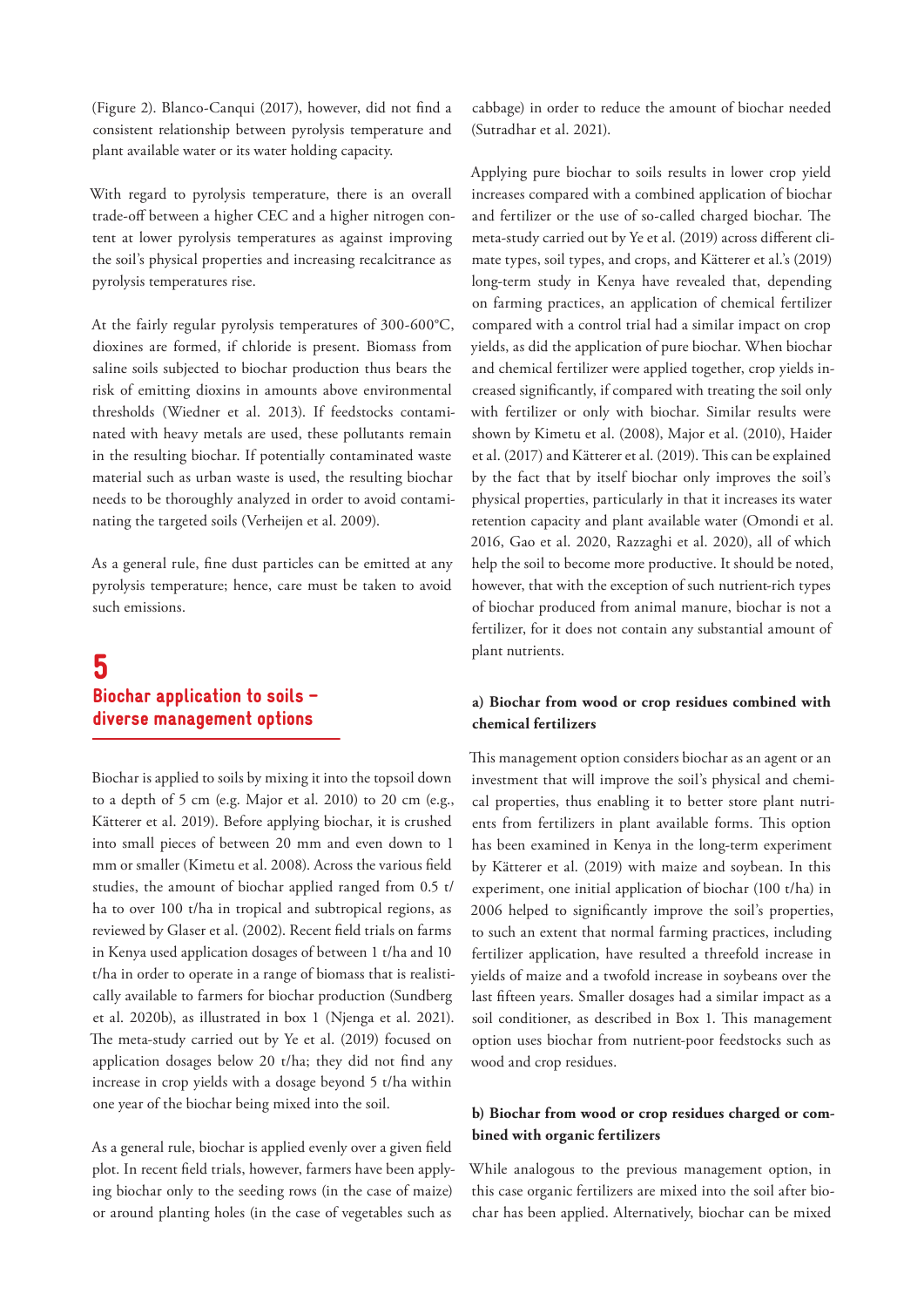with manure, urine, or compost before applying it to the soil (Agegnehu et al. 2017, Wang et al. 2019, Sutradhar et al. 2021). Another option is to add biochar to compost while the composting process is ongoing (Agegnehu et al. 2017, Wang et al. 2019). Using this strategy, plant nutrients as available from the manure, urine, or compost are absorbed by the biochar, the so-called charged biochar, and thus stored and slowly released after being applied to the soil. For this management option, it is recommended to use nutrient-poor feedstocks in order to produce biochar, while composting nutrient-rich biomass. If nutrient-rich biomass is used to produce biochar, plant nutrients, particularly nitrogen would be lost. Composting, on the other hand, preserves nitrogen. Finally, co-composting with biochar reduces  $N_2O$  emissions from the composting process, as can be concluded from Liu et al.(2018), Borchard et al. (2019) and Wang et al. (2019).

### **c) Use of biochar from nutrient-rich feedstocks such as animal manure**

Nutrient-rich biochar, produced from animal manure and other nutrient-rich feedstocks, both supplies plant nutrients and acts as fertilizer, more so with regard to phosphorus and potassium, but less so for nitrogen. Nevertheless, biochar derived from nutrient rich-feedstocks can achieve significant crop yield increases, as shown by Jeffery et al. (2011), Jeffery et al. (2017) and Ye et al. (2019). If this management option of using nutrient-rich feedstock in biochar production is followed, repeated application of biochar will be necessary in order to replace those nutrients that have been extracted during the crop harvest.

Given its positive impact on animal health and growth, biochar has been garnering more attention as an additive to animal feed, as reviewed by Schmidt et al. (2019). If manure from animals fed with added biochar is applied to soils, the biochar will impact those soils in a manner described above. The quantities of biochar that end up in soils by means of animal feed will be small if compared with direct application, for only 10-20 g of biochar is added to animal feed per one head of cattle (Schmidt et al. 2019).

### 6 Carbon sequestration and climate change mitigation through biochar use

Worldwide, the mitigation potential through biochar use is estimated between 0.03 and 6.6 Gt  $CO<sub>2eq</sub>/year$ , with a median of 0.9 Gt  $CO<sub>2</sub>eq/year$  (IPCC 2019). The upper limits for the sustainable potential and the economic potential are approximately 2 Gt  $CO_{2eq}/year$  and roughly 1.5 Gt  $CO<sub>2eq</sub>/year$ , respectively, while the 6.6 Gt  $CO<sub>2eq</sub>/year$  is the technically possible. These numbers position biochar application in the same order of magnitude as agroforestry or soil carbon sequestration of croplands. Its mitigation potential is considered high, while its adaptation potential is judged very high – the same ranking as for agroforestry deployment. And yet, given that feedstock for extensive biochar production would need up to 20% of the planet's croplands, large-scale application of biochar runs the risk of competing for land. Agroforestry or carbon sequestration of croplands would not bear a similar risk. Considered from the perspective of land competition, biochar might have comparable impacts as large-scale afforestation, reforestation, or the production of feedstock for Bioenergy with CO<sub>2</sub> Capture and Storage (BECCS) (IPCC 2019). In order to derive optimal benefits from biochar in climate change mitigation, whatever biomass is used in the process needs to be produced sustainably and the pyrolysis process should be efficient both in terms of emissions and quantities of feedstock used (Sundberg et al. 2020a).

Once applied to soils, biochar remains there for extensive periods given that it is hardly decomposed by bacteria if compared with other soil organic matter. In stark contrast to most soil organic matter inputs derived from waste refuse, compost, or animal manure, biochar consists of inherently stable forms of carbon that are recalcitrant against decomposition by soil microbes. Biochar's recalcitrant carbon can primarily be attributed to the presence of benzene polymers. This carbon in biochar is thus stored in soils for decades or even centuries (IPCC 2021). As a co-benefit to its betterment of soil properties and to its increasing crop yields, applying biochar to soils also sequesters carbon in soils, thus contributing to climate change mitigation (Verheijen et al. 2009, Gurwick et al. 2013, Kuzyakov et al. 2014, Wang et al. 2016).

Only a limited number of studies have investigated the residence time of biochar carbon under field conditions, as reviewed by Gurwick et al. (2013) across different regions and biochar types. The mean residence time of carbon ranged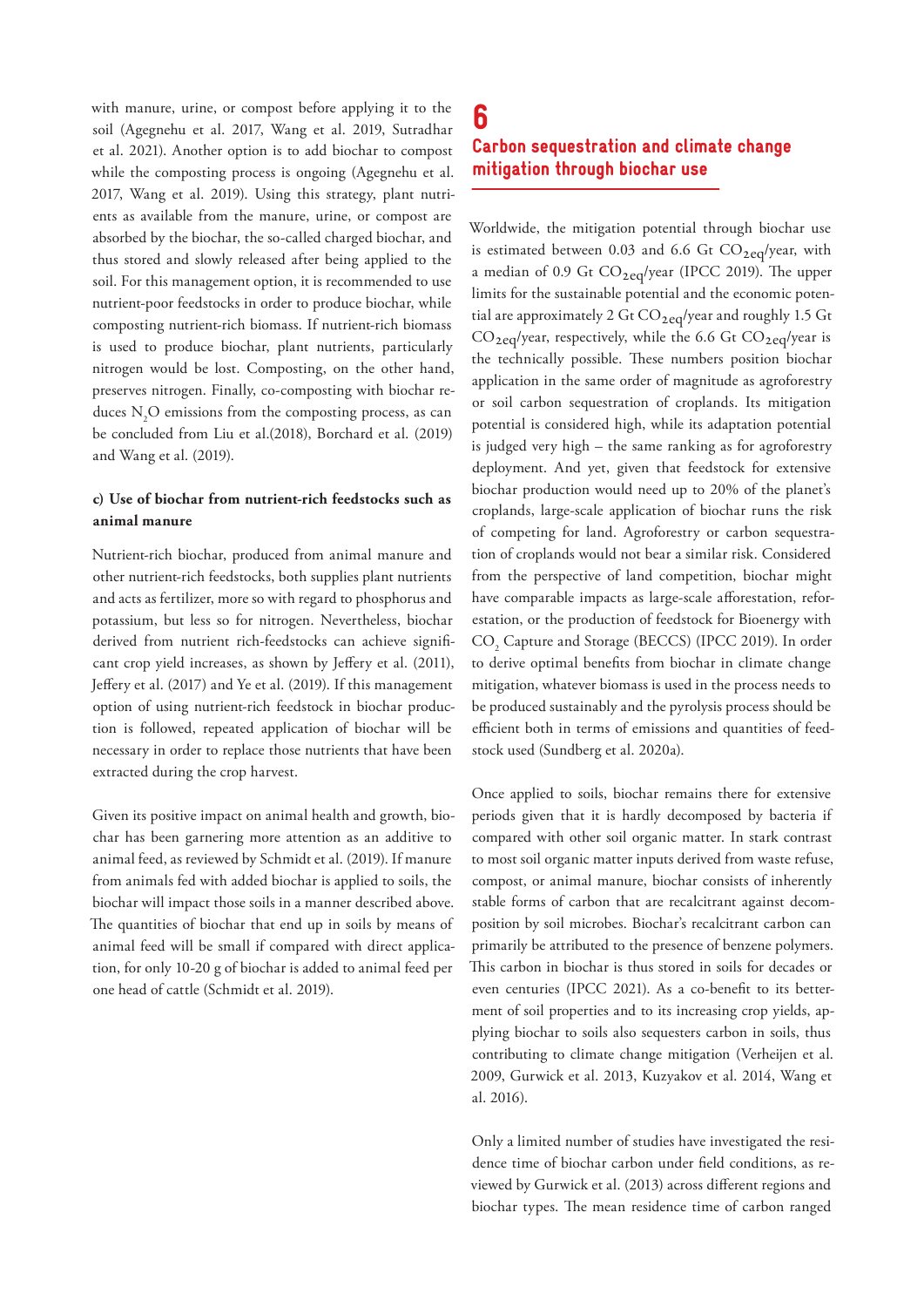from 8.3 years to more than a 1000 years, with the longest mean residence time being reported in rice paddies, where decomposition of all organic matter is slowed down due to the absence of oxygen. Further indications for residence times of several hundreds of years have come from field observations of soils with biochar containing soil horizons in conjunction with historical findings such as for *terra preta* [Amazonian dark earth] in Latin America, as reviewed by Glaser et al. (2002). A meta-study on biochar stability, mainly based on lab experiments by Wang et al. (2016), concluded that biochar has a mean residence time of several centuries in soils and that only 3% of the biochar carbon is subject to decomposition over a short timespan (Table 5). In that meta-study, the maximum amount of rapidly decomposed carbon was 10% of the initial biochar. A number of life-cycle analyses focusing on biochar use in Kenya (Whitman et al. 2010, Sieber 2016, Sujessy 2018, and Sundberg et al. 2020b) assumed that 80% of the biochar carbon are stable over several centuries (Baldock and Smernik 2002).

Beyond long-term carbon sequestration, biochar reduces  $\rm N\rm _2O$  emission from soils (Nguyen et al. 2017, Liu et al. 2018, Borchard et al. 2019, and Zhang et al. 2020). A correlation clearly exists between increasing biochar application dosage and a lowering in  $N_2O$  emissions, with a reduction of approximately 3% at 10 t biochar per ha and more than 60% at biochar application rates of more than 40 t/ ha (Borchard et al. 2019). In combination with fertilizer use,  $\rm N_2O$  emissions were significantly reduced by 20-30% following biochar application; no significant changes were observed when fertilizer was not applied (He et al. 2016). In contrast to  $N_2O$ , no significant changes of methane emissions were registered following biochar application (He et al. 2016, Jeffery et al. 2016, and Zhang et al. 2020). However, in rice paddies or other water submerged conditions, applying biochar results in a significant decrease of methane emissions (IPCC 2021), while methane emissions substantially increased on upland soils following its application (Jeffery et al. 2016).

Biochar application reduces the overall greenhouse gas emissions per unit of harvest by 27% compared with respective controls across crops, biochar and soil types (Liu et al. 2019). This effect is significantly stronger on dryland soils (reduction by 41%) than in rice paddies (reduction by 17%). In line with the reduction of  $N_2O$  emissions after applying biochar to soils, this overall reduction in greenhouse gas emissions only becomes significant when used in combination with nitrogen fertilizer (Liu et al. 2019). In terms of global warming, applying biochar reduces the global warming potential per unit of yield (Zhang et al. 2020).

*Table 5: Labile and stabile pool of biochar carbon and their related mean residence time in soils (Wang et al. 2016)*

| <b>Biochar carbon pool</b> | Size [%]   | Mean residence time |
|----------------------------|------------|---------------------|
| Labile C pool              | $3 + 0.6$  | $108 \pm 196$ days  |
| Recalcitrant C pool        | $97 + 0.6$ | $556 \pm 483$ years |

As explained in Box 1, the use of small gasifiers in households substantially lessens the demand for fuel wood, thus contributing to reducing forest degradation, given that less fuel wood is being extracted from forests and woodlands. This household-based biochar production thus contributes to climate change mitigation, for forests and woodland with their concomitant carbon stocks are preserved, while at same time the burden placed upon women in gathering wood is reduced. Compared with an open fire, greater use of the gasifier will lessen household air pollution indoors, thus representing an efficient strategy to reduce climate impacts associated with cooking with biomass (Njenga et al. 2016, Sundberg et al. 2020a). Such cleaner biomass cooking practices also mitigate against health problems associated with harmful fumes in the kitchen, a condition that leads to over four million premature deaths worldwide, and one which disproportionately impacts women and children (Lim and Vos 2012).

As can be observed in India (Box 2), biochar production can moreover serve as an alternative to burning crop residues and thus avoids  $\mathrm{CO}_2$  emissions. Instead, a substantial part of the carbon stored in the crop residue biomass will be stored in soils.

### 7 Recommendations

In the previous sections, it has been shown that applying biochar to soils both improves the soils' properties and helps to increase crop yields, notably in the tropics and subtropics. Its efficiency is more pronounced in semi-arid to arid conditions rather than in humid conditions. Biochar application thus has a significant role to play in the process of sustainable intensification. Concurrently, large parts of biochar carbon are sequestered in soils for extensive periods following biochar application. Furthermore, biochar application reduces the levels of  $N_2O$  emissions from upland soils and methane emissions from rice paddies, which, in turn, further contributes to climate change mitigation. Biochar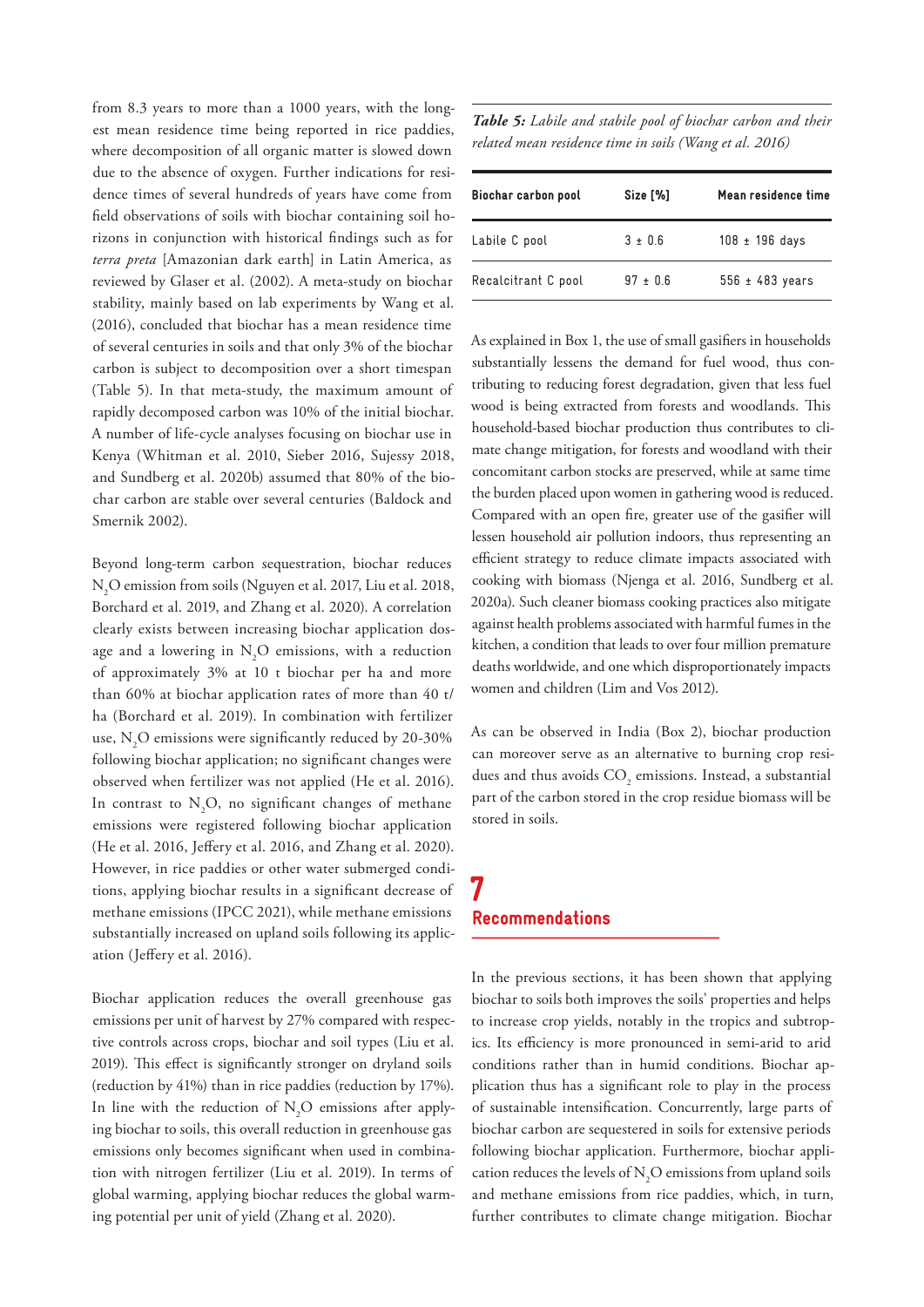is recommended as a soil amendment on condition that its feedstock is available without compromising other biomass needs, as for example providing fodder or construction material (Table 6) In order to avoid competition with croplands, land must not be specifically allocated for biochar feedstock production (IPCC 2019, Tisserant and Cherubini 2019).

In terms of development cooperation, when deciding to produce and apply biochar for agricultural use and climate protection, which is the focus of this paper, priority should be given to the potential to increase soil productivity and crop yields in order to improve farmers' livelihoods. Climate protection should be considered as a significant co-benefit. Where only carbon sequestration would take place and no substantial crop yield increases could be expected following biochar application, priority should be given to use biomass for other products such as timber for house construction or oriented strand boards (OSB), which can store the carbon directly (Churkina et al. 2020).

It is recommended that carbon certificate schemes include biochar (VERRA 2021), given that the carbon stock in any given soil can be built up more rapidly compared with humus formation from biomass. Biochar carbon remains much longer in the soil than carbon derived from other organic matter in soils. Once biochar has been mixed into a given soil, most of its carbon will remain there regardless of future land use changes, with the exception of land uses that incur erosion. The issue of permanence (the long-term storage of carbon in soils) can be more easily treated than in carbon certification schemes that rely on humus formation. Furthermore, issuing carbon credits can be justified when biochar is applied to the soil, because that is the point when the carbon is actually sequestered in a given soil.

Adding biochar to animal feed is also recommended, although this cannot be considered a substitute for applying biochar directly to soils.

Under those conditions marked + in Table 6, biochar application is generally recommended. In those instances without a clear recommendations such as biochar application on loamy soils, field trials over one, or even better two, seasons are recommended, before applying biochar on large areas in order to avoid any adverse effects following its application. Such detrimental impacts are potentially long-term, given that biochar remains in the soil for extensive periods and cannot be removed once applied. Below, the entries (+), (-), and − in Table 6 are briefly explained.

#### *Table 6: Recommendations with regard to biochar application:*

- + : biochar application is fully recommended,
- (+) : biochar application is partly recommended; limitations explained below,
- (-) : biochar application is not recommended apart from exceptions explained below,
- − : biochar application is not recommended in any circumstance.

| Parameter        |                                                                        | Level of<br>Recommendation |
|------------------|------------------------------------------------------------------------|----------------------------|
| Climate:         | Tropical and subtropical                                               | ÷                          |
|                  | Temperate                                                              | $(+)$                      |
|                  | Semi-arid and arid                                                     |                            |
| Soil texture:    | Sand                                                                   | $\ddot{}$                  |
|                  | Loam                                                                   | $(+)$                      |
|                  | Clay                                                                   |                            |
| Soil acidity:    | Acid soils                                                             | $\ddot{}$                  |
|                  | Slightly acid to neutral soils                                         | $(+)$                      |
|                  | Alkaline soils                                                         |                            |
| Feedstock:       | Unused farm residues                                                   | +                          |
|                  | Biomass with potential for<br>higher value use                         | $(-)$                      |
|                  | Biomass from areas desig-<br>nated for biochar feedstock<br>production |                            |
|                  | Biomass from saline areas                                              |                            |
| Feedstock        | Wood                                                                   | $^{(+)}$                   |
| type:            | Crop residues                                                          |                            |
|                  | Animal (farm) manure                                                   | $(+)$                      |
|                  | Sludges                                                                |                            |
| Pyrolysis        | Below 500°C                                                            | $\ddot{}$                  |
| temperature:     | Above 500°C                                                            | $(-)$                      |
| Biochar          | Small dose (< 10 t/ha)                                                 |                            |
| dosage:          | Large dose $($ 10 $t/ha)$                                              | $^{(+)}$                   |
| Soil             | Biochar uniquely                                                       | $^{(+)}$                   |
| manage-<br>ment: | Biochar + inorganic fertilizer                                         | +                          |
|                  | Biochar + organic fertilizer                                           | ÷                          |
|                  | Application to upland soils                                            | +                          |
|                  | Application to rice paddies                                            | $(+)$                      |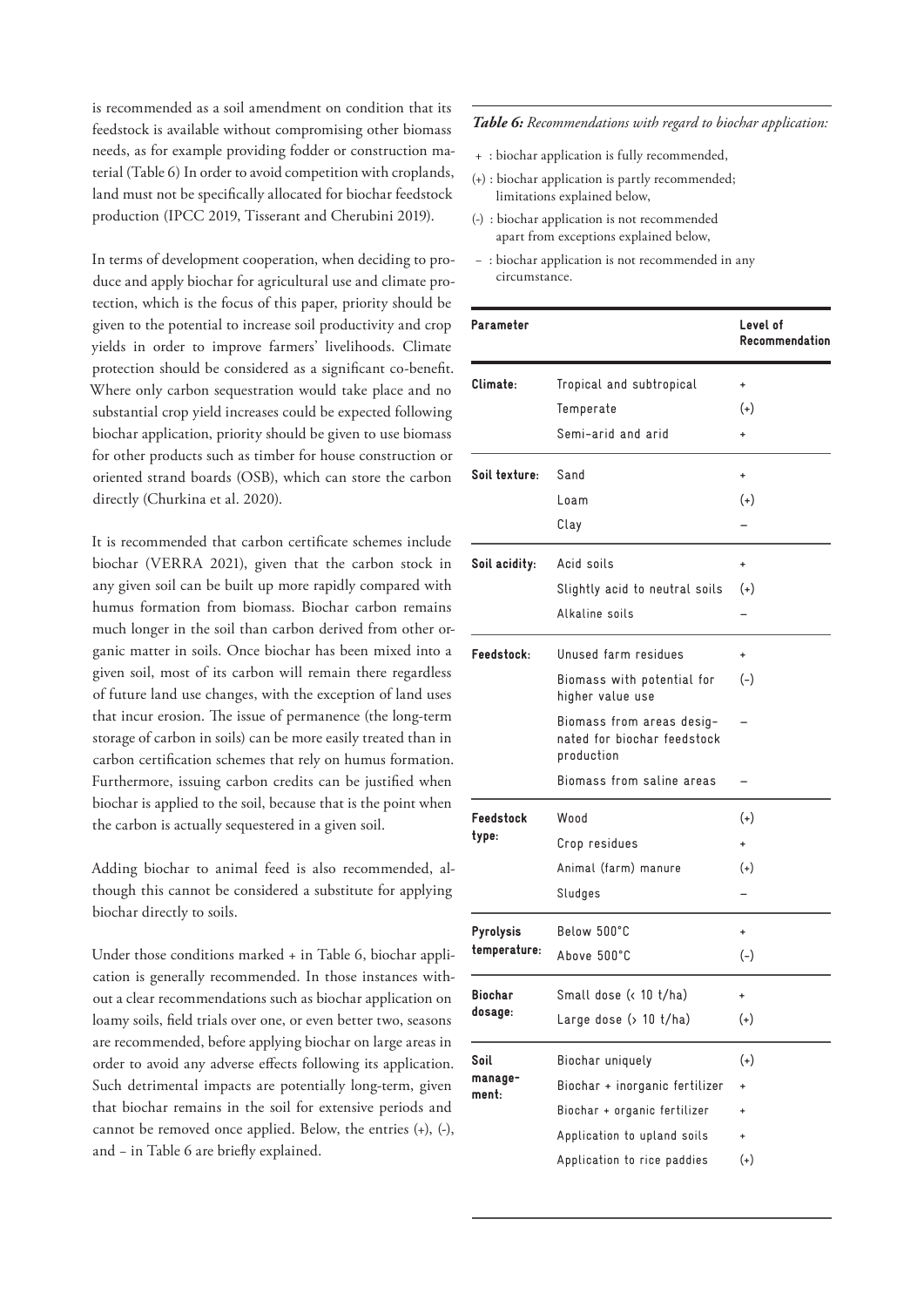### Climate

Biochar application significantly increases crop yields in tropical climates (cf. Section 3), but not in temperate climates. In humid climates, its positive impact to soil chemistry is pronounced. In semi-arid or arid climates, however, the beneficial impact of biochar on the soil's physical properties such as improved water retention play an increasingly significant role for crop yield increases. In semi-arid or arid temperate climates, biochar application might become beneficial due to greater water retention capacity and plant available water, both determining factors in the growing risk of drought worldwide on account of climate change. Furthermore, if specific objectives in temperate climates are to be reached, such as reducing nitrate leaching, biochar application might be beneficial.

### Soils

Compared with its application to sandy soils, biochar's application to loamy and clayey soils did not show any substantial crop yield increases. In contrast to sandy soils, biochar application to loamy and clayey soils did not significantly raise levels of plant available water (cf. Section 3). Before applying biochar to fine-textured soils, it is thus recommended to consult scientific case studies that correspond to the climatic, soil, and land use conditions similar to those in the targeted area, or alternatively to carry out field trials before going to scale with biochar.

Biochar has a liming effect on account of its own high pH (cf. Section 3). While this is a desired impact on acidic soils, it might impede crop growth on neutral soils, given that the resulting pH following biochar application might reduce the availability of plant nutrients, or even create toxic conditions for plants' root systems. If biochar is to be applied on slightly acidic to neutral soils, as for example to improve the soil's physical properties, biochar with a high ash content (animal manure) should be avoided.

#### Feedstock and biochar production

Feedstock from saline soils must be avoided, given that biomass grown on such soils contains chloride, which would lead to the risk of dioxins in the biochar end-product (as shown in Section 4).

Wood as a feedstock produces good biochar; its use results in improved soil properties and crop yields. While not attaining similar crop yield increases as biochar derived from crop residues (cf. Sections 3 and 4), if woody biomass is available and other conditions suggest amending soils which need to be charged with plant nutrients through biochar, then biomass derived from woody material can be recommended.

Where animal manure is available, it is preferable to compost it and add biochar produced from nutrient-poor feedstock to the compost heap (cf. Section 5). Given that composting does not valorize nitrogen, it remains available to plants when the compost is applied to soils (cf. Section 4). Co-composting with biochar immediately charges the biochar with plant nutrients; they become available to plants once the co-compost is applied to soils. Furthermore, co-composting reduces  $\mathrm{N}_2\mathrm{O}$ emissions from the composting process. Biochar produced from animal manure contains potassium and phosphorus, thus functioning as a fertilizer, notably for those two plant nutrients. If animal manure cannot be composted or needs to be converted into biochar for other reasons, nitrogen from an additional source needs to be supplied in order to unlock the biochar amended soil's potential.

Biochar produced through a pyrolysis temperature of over 500°C generally attains weaker crop yield responses than biochar generated from lower pyrolysis temperatures (cf. Section 4). Pyrolysis temperatures of below 500°C are more realistic for biochar production units in rural households or rural communities. Pyrolysis temperatures of more than 500°C are only recommended, if the soil's physical properties are specifically addressed.

#### Biochar dosage

With biochar applications of below 10 t/ha, increasing biochar dosages will translate into higher crop yields. If more than 10 t/ha of biochar is applied, however, increasing biochar dosages will only sometimes result in higher crop yields. The highest increases are seen at low dosages, if compared with soils where no biochar has been applied. If large amounts of biochar, which could be applied at amounts of more than 10 t/ha, are available, it is recommended to amend a larger area with the available biochar rather than applying a high dosage to a smaller area.

#### Soil management

Where biochar is available and other conditions suggest its application, its use is recommended, even where fertilizer is not available. When used by itself, biochar has a positive impact on crop yields, given that it improves the soil's physical properties and stimulates the release of plant nutrients during the initial decomposition of the labile carbon fraction. Biochar's full potential, however, is unlocked when applied together with a fertilizer. In this case, biochar enables the soil both to store larger amounts of nutrients and to supply them to plants. Considering that its impact persists over extensive periods, fertilizer can be added at a later stage and will still unlock biochar's full potential. Where the soil's physical properties are being specifically addressed, as for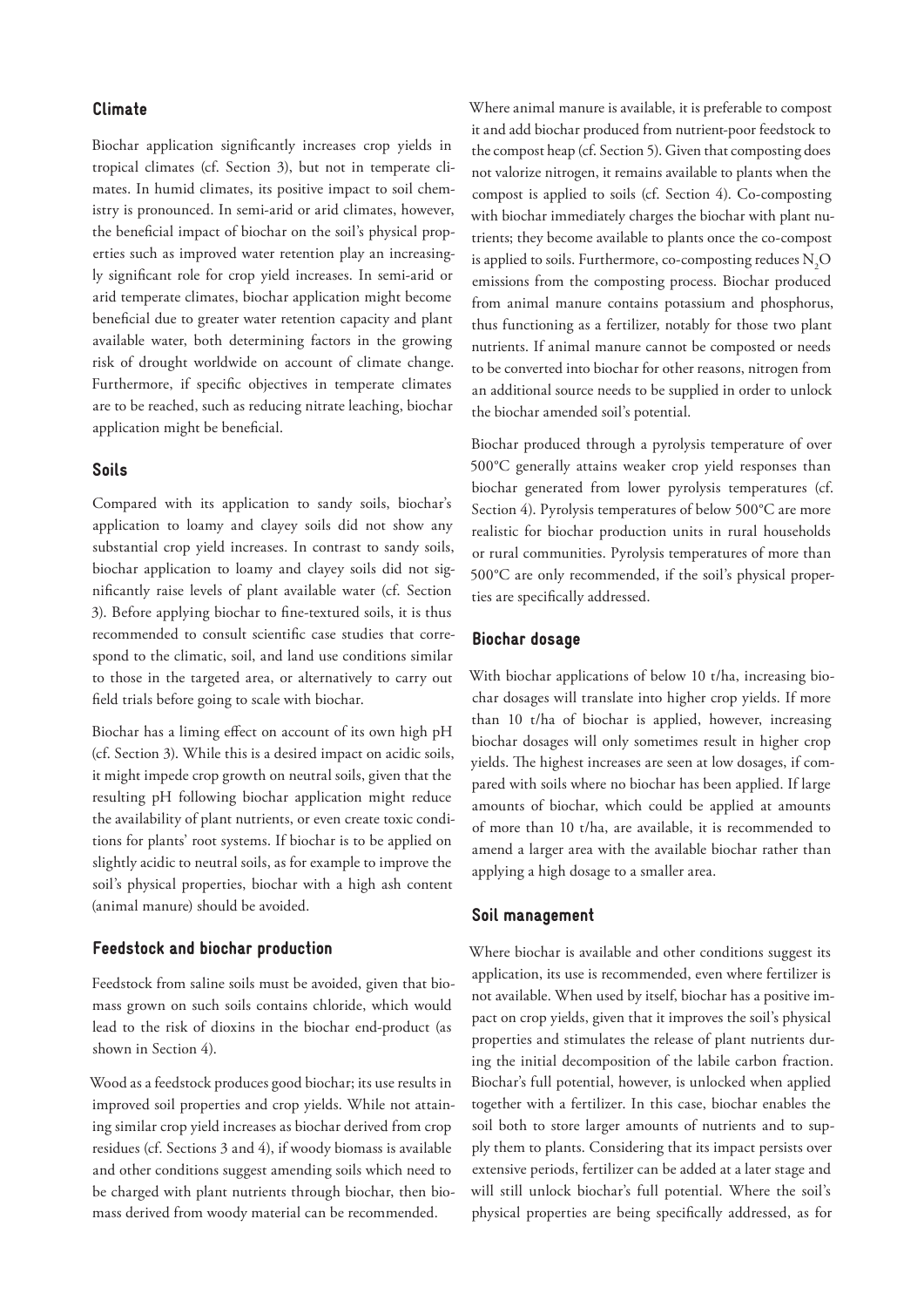example improved water retention, the use of biochar by itself is recommended (cf. Section 3).

When applied to rice paddies, biochar results in a weaker crop yield increase if compared with upland soils. Applying biochar is only recommended in such circumstances if the rice paddies are being used as part of a crop rotation during which those crops grown under upland conditions can profit from biochar application. Where methane emissions from rice paddies are addressed, biochar can be recommended (cf. Section 3).

# 8 Knowledge gap

To date, several hundred studies on biochar and its usages have been published, as reflected in the meta-studies to which the previous sections refer. Knowledge gaps remain, however; these still need to be addressed by donors in development cooperation and research.

The most pressing knowledge gaps revolve around biochar's long-term impact on soils. As outlined in Section 1, very few experimental studies have monitored biochar and its impact on soils and crops alike for a timespan of more than three years. Ongoing field trials thus need to be continued for as long as possible in order to lay the foundation for a better understanding of the long-term behavior and ramifications of biochar in soils. Furthermore, funding agencies need to go beyond the typical project cycles and provide more longterm funding in order to enable extensive trials that will help to improve soil management through proper applications of biochar.

Given that the decomposition of biochar's labile fraction takes place shortly after its application, and that soil water dissolves minerals from the ash fraction shortly after biochar application, it can be concluded that old biochar in soils has different properties than freshly applied biochar. Not only are plant nutrients from biochar available for just a short period, its liming effect will become weaker over time, whereas biochar's structure and surface area and therefore its impact on CEC and soil water persist for long time periods. These changes in biochar and biochar amended soils that are beyond the timeframe of many project cycles thus require more exhaustive research in the future.

With regard to biochar's future development, further studies are needed in order to better understand and develop sustainable ways of producing biomass and its processing technologies. Such research will help build strategies to avoid any detrimental impact on landscapes and the climate.

To date, scientific studies have not adequately covered the socio-economic embedding around biochar production and its application. This includes the cost of biochar production as well as those changes of farm livelihoods over the course of biochar application.

### 9 Biochar: actors in the field

**International Biochar Initiative:**  https://biochar-international.org/

**European Biochar Certification:**  https://www.european-biochar.org/en

**Ithaka Institute for Carbon Intelligence:**  https://www.ithaka-institut.org/en/

### Journals:

**Biochar:**  https://www.springer.com/journal/42773

**The Biochar Journal:**  https://www.biochar-journal.org/en

### References:

Agegnehu, G., A. K. Srivastava, and M. I. Bird. 2017. The role of biochar and biochar-compost in improving soil quality and crop performance: A review. Applied Soil Ecology 119:156-170.

Amelung, W., D. Bossio, W. de Vries, I. Kögel-Knabner, J. Lehmann, R. Amundson, R. Bol, C. Collins, R. Lal, I. Leifeld, B. Minasny, G. Pan, K. Paustian, C. Rumpel, J. Sanderman, J. W. van Groenigen, S. Mooney, B. van Wesemael, M. Wander, and A. Chabbi. 2020. Towards a global-scale soil climate mitigation strategy. Nature communications 11:5427.

Awad, Y. M., J. Wang, A. D. Igalavithana, D. C. W. Tsang, K. Kim, S. S. Lee, and Y. S. Ok. 2018. Biochar Effects on Rice Paddy: Meta-analysis. Advances in Agronomy 148:1-32.

Baldock, J. A., and R. J. Smernik. 2002. Chemical composition and bioavailability of thermally altered *Pinus resinosa* (Red pine) wood. Organic Geochemistry 33:1093-1109.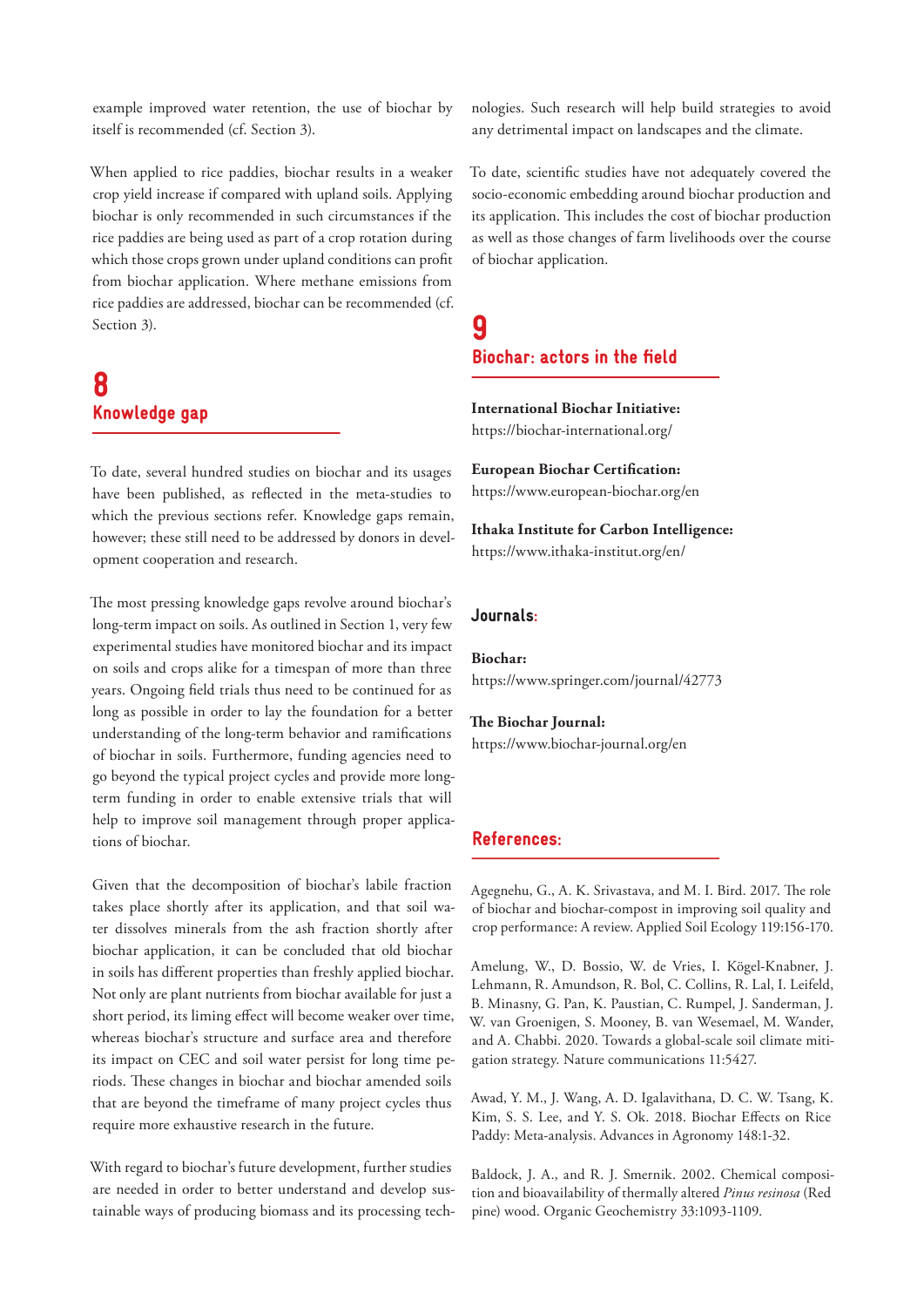Biedermann, L. A., and W. S. Harpole. 2013. Biochar and its effects on plant productivity and nutrient cycling: a meta-analysis. Bioenergy 5:202-214.

Blanco-Canqui, H. 2017. Biochar and Soil Physical Properties. Soil Science Society of America Journal.

Borchard, N., M. Schirmann, M. L. Cayuela, C. Kammann, N. Wrage-Mönning, J. M. Estavillo, T. Fuertes-Mendizábal, G. Sigua, K. Spokas, J. A. Ippolito, and J. Novak. 2019. Biochar, soil and land-use interactions that reduce nitrate leaching and  $\rm N_2O$  emissions: A meta-analysis. Science of the Total Environment 651:2354-2364.

Cha, J. S., S. H. Park, S. C. Jung, C. Ryu, J. K. Jeon, M. C. Shin, and Y. K. Park. 2016. Production and utilization of biochar: A review. Journal of Industrial and Engineering Chemistry 40:1-15.

Churkina, G., A. Organschi, C. P. O. Reyer, A. Ruff, K. Vinke, Z. Liu, B. K. Reck, T. E. Graedel, and H. J. Schellnhuber. 2020. Buildings as a global carbon sink. Nature Sustainability.

Dai, Y., H. Zheng, Z. Jiang, and B. Xing. 2020. Combined effects of biochar properties and soil conditions on plant growth: a meta-analysis. Science of the Total Environment 713:136635.

Ding, Y., Y. Liu, S. Liu, Z. Li, X. Tan, X. Huang, G. Zeng, L. Zhou, and B. Zheng. 2016. Biochar to improve soil fertility. A review. Agronomy for Sustainable Development 36:36.

EBC. 2020. Certification of the carbon sink potential of biochar. Ithaka Institute, Arbaz, Switzerland.

Farhangi-Abriza;S., S. Torabian, R. Qin, C. Noulas, Y. Lu, and S. Gao. 2021. Biochar effects on yield of cereal and legume crops using meta-analysis. Science of the Total Environment 775:145869.

Gao, S., T. H. Deluca, and C. Cleveland. 2019. Biochar additions alter phosphorus and nitrogen availability in agricultural ecosystems: A meta-analysis. Science of the Total Environment 654:463-472.

Gao, Y., G. Shao, J. Lu, K. Zhang, S. Wu, and Z. Wang. 2020. Effects of biochar application on crop water use efficiency depend on experimental conditions: A meta-analysis. Field Crop Research 249:107763.

Gitau, J. K., C. Sundberg, R. Mendum, J. Mutune, and M. Njenga. 2019. Use of Biochar-Producing Gasifier Cookstove Improves Energy Use Efficiency and Indoor Air Quality in Rural Households. Energies 12:4285.

Glaser, B., J. Lehmann, and W. Zech. 2002. Ameliorating physical and chemical properties of highly weathered soils in the tropics with charcoal – a review. Biology and Fertility of Soils 35:219-230.

Glaser, B., and V.-I. Lehr. 2019. Biochar effects on phospho-

rus availability in agricultural soils: A meta-analysis. Scientific reports 9:9338.

Güerena, D. T., J. M. Kimetu, S. Riha, H. Neufeldt, and J. Lehmann. 2016. Maize productivity dynamics in response to mineral nutrient additions and legacy organic soil inputs of contrasting quality. Field Crop Research 188:113-120.

Gurwick, N. P., L. A. Moore, C. Kelly, and P. Elias. 2013. A Systematic Review of Biochar Research, with a Focus on Its Stability in situ and Its Promise as a Climate Mitigation Strategy. Plos Obe 8:e75932.

Haider, G., D. Steffens, G. Moser, C. Müller, and C. Kammann. 2017. Biochar reduced nitrate leaching and improved soil moisture content without yield improvements in a four-year field study. Agriculture, Ecosystems and Environment 237:80-94.

Hassan, M., Y. Liu, R. Naidu, S. J. Parikh, J. Du, F. Qi, and I. R. Willet. 2020. Influences of feedstock sources and pyrolysis temperature on the properties of biochar and functionality as adsorbents: A meta-analysis. Science of the Total Environment 744:140714.

He, Y., X. Zhou, L. Jiang, Z. Du, G. Zhou, J. Shao, X. Wang, Z. Xu, S. H. Bai, H. W. Wallace, and C. Xu. 2016. Effects of biochar application on soil greenhouse gas fluxes: a metaanalysis. Bioenergy 9:743-755.

IPCC. 2019. Special Report Climate Change and Land. IPCC.

IPCC. 2021. Climate Change 2021 - The Physical Science Basis. IPCC.

Jeffery, S., D. Abalos, M. Prodana, A. C. Bastos, J. W. Van Groenigen, B. A. Hungate, and F. G. A. Verheijen. 2017. Biochar boosts tropical but not temperate crop yields. Environmental Research Letters 12:053001.

Jeffery, S., F. G. A. Verheijen, C. Kammann, and D. Abalos. 2016. Biochar effects on methane emissions from soils: a metaanalysis. Soil Biology and Biochemistry 101:251-258.

Jeffery, S., F. G. A. Verheijen, M. van der Velde, and A. C. Bastos. 2011. A quantitative review of the effects of biochar application to soils on crop productivity using meta-analysis. Agriculture, Ecosystems and Environment 144:175-187.

Jindo, K., Y. Audette, F. S. Higashikawa, C. A. Silva, K. Akashi, G. Mastrolonardo, M. A. Sánchez-Monedero, and C. Mondini. 2020. Role of biochar in promoting circular economy in the agriculture sector. Part 1: A review of the biochar roles in soil N, P and K cycles. Chemical and Biological Technologies in Agriculture 7:15.

Kätterer, T., D. Roobroeck, O. Andren, G. Kimutai, E. Karltun, H. Kirchmann, G. Nyberg, B. Vanlauwe, and K. Röing de Nowinaf. 2019. Biochar addition persistently increased soil fertility and yields in maize soybean rotations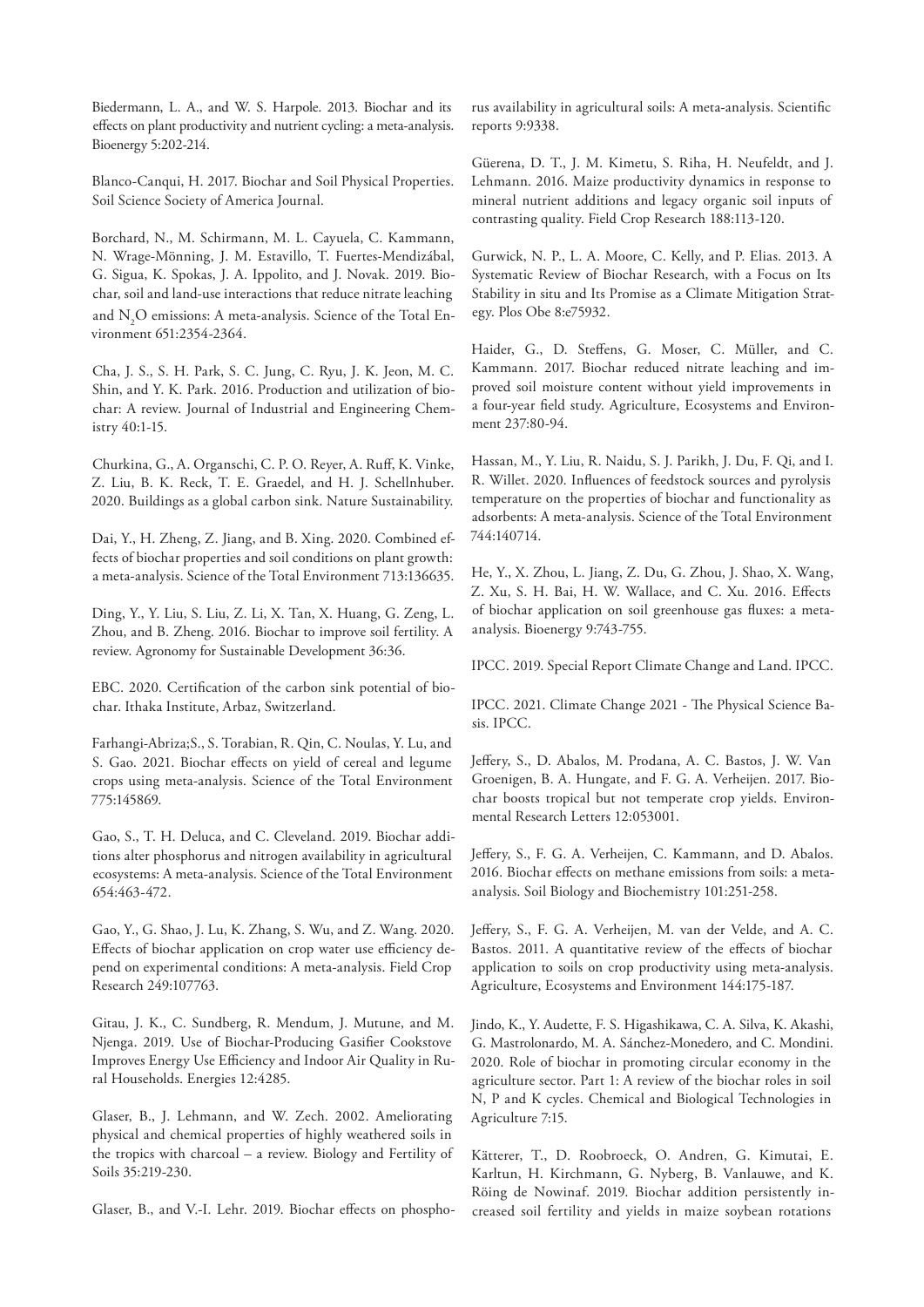over 10 years in sub-humid regions of Kenya. Field Crop Research 235:18-26.

Kimetu, J. M., J. Lehmann, S. O. Ngoze, D. N. Mugendi, J. M. Kinynagi, S. Riha, L. Verchot, J. W. Recha, and A. N. Pell. 2008. Reversibility of Soil Productivity Decline with Organic Matter of Differing Quality Along a Degradation Gradient. Ecosystems 11:726-739.

Kuzyakov, Y., I. Bogomolova, and B. Glaser. 2014. Biochar stability in soil: Decomposition during eight years and transformation as assessed by compound-specific 14C analysis. Soil Biology & Biochemistry 70:229-236.

Kwon, G., A. Bhatnagar, H. L. Wang, E. E. Kwon, and H. Song. 2020. A review of recent advancements in utilization of biomass and industrial wastes into engineered biochar. Journal of Hazardous Materials 400:123242.

Lefroy, J.H. 1883. Remarks on the chemical analyses of samples of soil from Bermuda. Foreign and Commonwealth Office Collection, Royal Gazette, Hamilton, ON, Canada.

Li, S., S. Harris, A. Anandhi, and G. Chan. 2019. Predicting biochar properties and functions based on feedstock and pyrolysis temperature: A review and data syntheses. Journal of Cleaner Production 215:890-902.

Liu, Q., Y. Zhang, B. Liu, J. E. Amonette, Z. Lin, G. Liu, P. Ambus, and Z. Xie. 2018. How does biochar influence soil N cycle? A meta-analysis. Plant and Soil.

Liu, X., P. Mao, L. Li, and J. Ma. 2019. Impact of biochar application on yield-scaled greenhouse gas intensity: A metaanalysis. Science of the Total Environment 656:969-976.

Mahmoud, Y., J. K. Gitau, E. Karltun, T. Kätterer, G. Kimutai, M. Njenga, G. Nyberg, K. Roing de Nowina, D. Roobroeck, and C. Sundberg. 2019. Biochar production and application in small-scale farming in Kenya: Yield increases and local perceptions. Agricultural Research for Development Conference 2019: Zero hunger by 2030, our shared challenge!, Swedish University of Agricultural Sciences (SLU), Uppsala, Sweden.

Mahmoud, Y., M. Njenga, C. Sundberg, and K. Roing de Nowina. 2021. Soils, sinks, and smallholder farmers: Examining the benefits of biochar energy transitions in Kenya. Energy Research & Social Science 75:102033.

Major, J., M. Rondon, D. Molina, S. Riha, and J. Lehmann. 2010. Maize yield and nutrition during 4 years after biochar application to a Colombian savanna oxisol. Plant and Soil 333:117-128.

MCC. 2016. Betting on negative emissions Potentials and uncertainties of new technologies to reduce the world's carbon debt.in M. R. I. o. G. C. a. C. C. M. g. |, editor. MCC Policy Brief, Berlin.

Ndegwa, G., P. Sola, M. Iiyama, I. Okeyo, M. Njenga, I. Siko,

and J. Muriuki. 2020. Charcoal value chains in Kenya: a 20 year synthesis. World Agroforestry.

Nguyen, T. T. P., C. Xu, I. Tahmasbian, R. Che, Z. Xu, X. Zhou, H. W. Wallace, and H. S. Baia. 2017. Effects of biochar on soil available inorganic nitrogen: A review and meta-analysis. Geoderma 288:79-96.

Njenga, M., M. Iiyama, R. Jamnadassa, H. Helander, L. Larsson, J. de Leeuw, H. Neufeldt, K. Roing de Nowina, and C. Sundberg. 2016. Gasifier as a cleaner cooking system in rural Kenya. Journal of Cleaner Production 121:208-217.

Njenga, M., Y. Mahmoud, R. Mendum, M. Iiyama, R. Jamnadassa, K. Roing de Nowina, and C. Sundberg. 2017. Quality of charcoal produced using micro gasification and how the new cook stove works in rural Kenya. Environmental Research Letters 12:095001.

Njenga, M., C. Sundberg, T. Kätterer, D. Roobroeck, and N. Thevs. 2021. Biochar for Climate-Change Mitigation and Restoration of Degraded Lands. White paper series for the GLF Africa Digital Conference: Restoring Africa's Drylands conference. Global Landscapes Forum (GLF).

Omondi, M. O., X. Xia, A. Nahayo, X. Liu, P. K. Korai, and G. Pan. 2016. Quantification of biochar effects on soil hydrological properties using meta-analysis of literature data. Geoderma 274:28-34.

Otsuka, K., and S. Fan. 2021. Agricultural Development: New Perspectives in a Changing World. International Food Policy Research Institute, Washington, DC.

Razzaghi, F., P. B. Obour, and E. Arthur. 2020. Does biochar improve soil water retention? A systematic review and metaanalysis. Geoderma 361:114055.

Schmidt, H. P., N. Hagemann, K. Draper, and C. Kammann. 2019. The use of biochar in animal feeding. PeerJ 7:e7373.

Sieber, P. 2016. Implications of improved biofuel management for climate change. University of Natural Resources and Applied Life Sciences (BOKU), Vienna.

Smith, P. 2016. Soil Carbon Sequestration and Biochar as Negative Emission Technologies. Global Change Biology 22:1315-1324.

Spokas, K., K. B. Cantrell, J. Novak, D. W. Archer, J. A. Ippolito, H. P. Collins, A. A. Boateng, I. Lima, A. J. McAloon, R. D. Lentz, and K. A. Nichols. 2012. Biochar: A Synthesis of Its Agronomic Impact beyond Carbon Sequestration. Journal of Environmental Quality.

Sujessy, L. 2018. Climate Change Impact Assessment of a Biochar System in Rural Kenya. KTH Royal Institute of Technology, Stockholm.

Sundberg, C., J. K. Gitau, and M. Njenga. 2020a. Biochar pro-